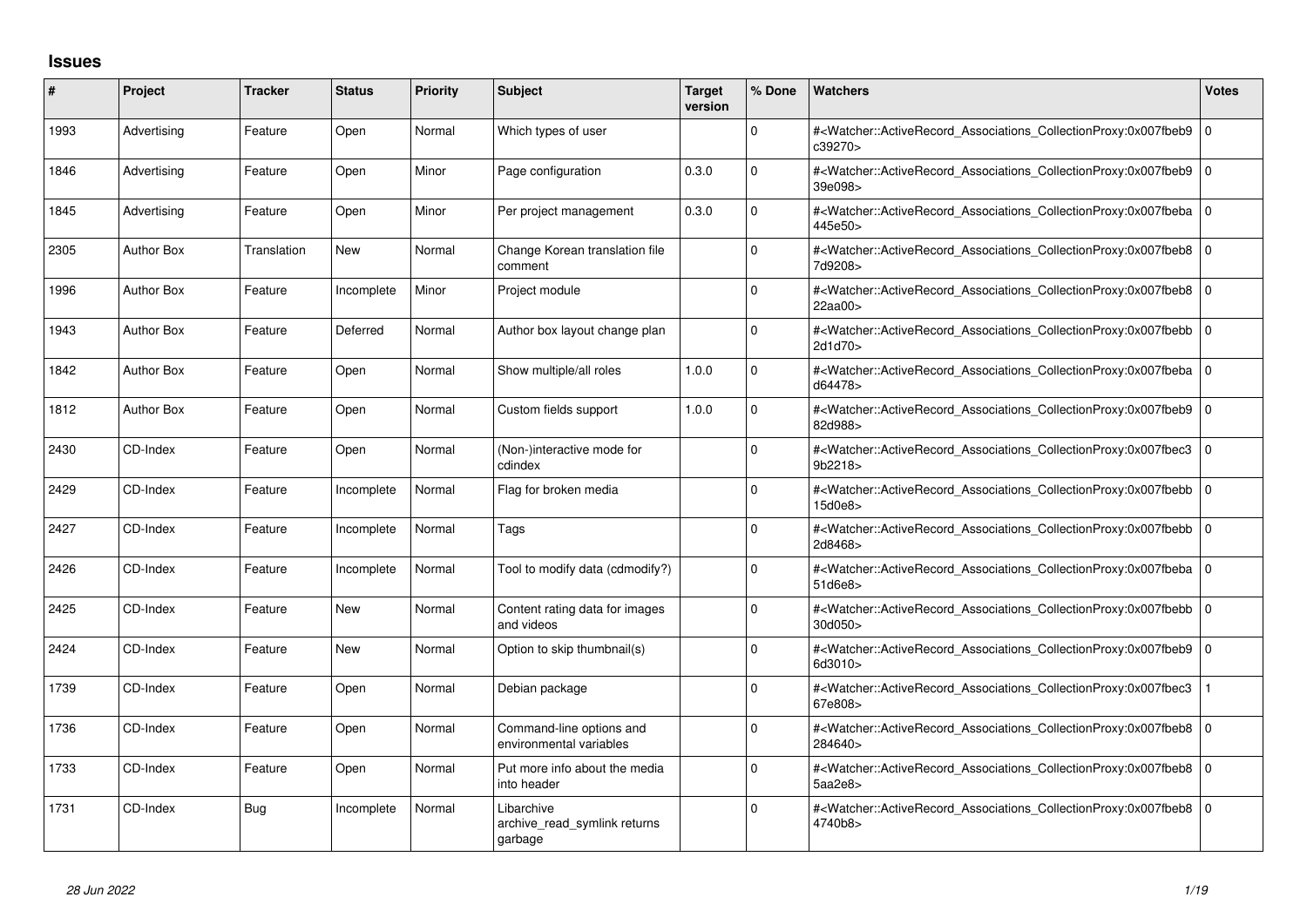| #    | Project             | <b>Tracker</b> | <b>Status</b>         | <b>Priority</b> | <b>Subject</b>                                                     | <b>Target</b><br>version | % Done      | <b>Watchers</b>                                                                                                                                          | <b>Votes</b> |
|------|---------------------|----------------|-----------------------|-----------------|--------------------------------------------------------------------|--------------------------|-------------|----------------------------------------------------------------------------------------------------------------------------------------------------------|--------------|
| 1729 | CD-Index            | <b>Bug</b>     | Incomplete            | Normal          | Segfault in libarchive when<br>working with large ISO              |                          | 0           | # <watcher::activerecord_associations_collectionproxy:0x007fbebb<br>588190&gt;</watcher::activerecord_associations_collectionproxy:0x007fbebb<br>        | 0            |
| 1723 | CD-Index            | Feature        | Open                  | Normal          | PHP module                                                         |                          | 0           | # <watcher::activerecord_associations_collectionproxy:0x007fbeba 0<br="">e62fa0&gt;</watcher::activerecord_associations_collectionproxy:0x007fbeba>      |              |
| 1722 | CD-Index            | Feature        | Open                  | Major           | Separate common code into<br>library                               |                          | 0           | # <watcher::activerecord_associations_collectionproxy:0x007fbeba 0<br=""  ="">d90c30&gt;</watcher::activerecord_associations_collectionproxy:0x007fbeba> |              |
| 1721 | CD-Index            | Feature        | Open                  | Minor           | Man page for cdfind                                                |                          | $\Omega$    | # <watcher::activerecord_associations_collectionproxy:0x007fbeb9<br>950db0</watcher::activerecord_associations_collectionproxy:0x007fbeb9<br>            | l 0          |
| 1720 | CD-Index            | Feature        | Open                  | Minor           | Man page for cdindex                                               |                          | $\Omega$    | # <watcher::activerecord_associations_collectionproxy:0x007fbeba<br>5b7b30&gt;</watcher::activerecord_associations_collectionproxy:0x007fbeba<br>        | l O          |
| 2442 | <b>Contact Form</b> | Feature        | <b>New</b>            | Minor           | Put sender's email into From                                       |                          | $\Omega$    | # <watcher::activerecord_associations_collectionproxy:0x007fbeba<br>e1a318&gt;</watcher::activerecord_associations_collectionproxy:0x007fbeba<br>        | l 0          |
| 2391 | Contact Form        | Support        | In Progress           | Normal          | Redmine 3.1 support?                                               | 0.1.2                    | 50          | # <watcher::activerecord_associations_collectionproxy:0x007fbeba<br>ee3e98&gt;</watcher::activerecord_associations_collectionproxy:0x007fbeba<br>        | 0            |
| 2324 | Contact Form        | <b>Bug</b>     | New                   | Normal          | Submitter information missing<br>on email.                         |                          | $\mathbf 0$ | # <watcher::activerecord_associations_collectionproxy:0x007fbec3<br>80e470&gt;</watcher::activerecord_associations_collectionproxy:0x007fbec3<br>        | l 0          |
| 2323 | Contact Form        | <b>Bug</b>     | New                   | Normal          | non-english characters on Full<br>name                             |                          | $\Omega$    | # <watcher::activerecord_associations_collectionproxy:0x007fbeb9 0<br="">9a8920&gt;</watcher::activerecord_associations_collectionproxy:0x007fbeb9>      |              |
| 2260 | Contact Form        | <b>Bug</b>     | Incomplete            | Normal          | Conflicting with<br>redmine_ckeditor plugin using<br>preview       |                          | 0           | # <watcher::activerecord_associations_collectionproxy:0x007fbec3<br>9eb9a0&gt;</watcher::activerecord_associations_collectionproxy:0x007fbec3<br>        | 0            |
| 2259 | <b>Contact Form</b> | Feature        | Incomplete            | Normal          | Sender name in a message                                           |                          | $\Omega$    | # <watcher::activerecord_associations_collectionproxy:0x007fbeba 0<br=""  ="">3f1df0</watcher::activerecord_associations_collectionproxy:0x007fbeba>     |              |
| 2237 | <b>Contact Form</b> | <b>Bug</b>     | Open                  | Normal          | Spam protection (looks like<br>0.1.0 is spam prone)                |                          | $\Omega$    | # <watcher::activerecord_associations_collectionproxy:0x007fbeb8 0<br=""  ="">478cf8&gt;</watcher::activerecord_associations_collectionproxy:0x007fbeb8> |              |
| 2213 | <b>Contact Form</b> | <b>Bug</b>     | Incomplete            | Normal          | Unable to support Chinesel                                         |                          | $\Omega$    | # <watcher::activerecord_associations_collectionproxy:0x007fbeb9 0<br="">c71b20&gt;</watcher::activerecord_associations_collectionproxy:0x007fbeb9>      |              |
| 2170 | <b>Contact Form</b> | Feature        | Open                  | Minor           | Optional email format validation                                   |                          | $\Omega$    | # <watcher::activerecord_associations_collectionproxy:0x007fbeb8<br>23cd40&gt;</watcher::activerecord_associations_collectionproxy:0x007fbeb8<br>        | 0            |
| 2169 | <b>Contact Form</b> | Feature        | Incomplete            | Normal          | Option to use own name,<br>reply-to, subject and message<br>fields |                          | $\Omega$    | # <watcher::activerecord_associations_collectionproxy:0x007fbeb9 0<br="">37faa8&gt;</watcher::activerecord_associations_collectionproxy:0x007fbeb9>      |              |
| 1970 | <b>Contact Form</b> | Feature        | Open                  | Minor           | Contact link                                                       |                          | 0           | # <watcher::activerecord_associations_collectionproxy:0x007fbeb9 0<br="">efb508</watcher::activerecord_associations_collectionproxy:0x007fbeb9>          |              |
| 1828 | Contact Form        | Support        | Deferred              | Normal          | Incorrect from/reply to address<br>used in sent email              |                          | 40          | # <watcher::activerecord 0<br="" associations="" collectionproxy:0x007fbec3="">dba748</watcher::activerecord>                                            |              |
| 2313 | Download Button     | Bug            | Open                  | Normal          | Emails include the Download<br>"button" with relative link         |                          | $\mathbf 0$ | # <watcher::activerecord_associations_collectionproxy:0x007fbeb8 0<br="">5bd938&gt;</watcher::activerecord_associations_collectionproxy:0x007fbeb8>      |              |
| 2307 | Download Button     | Translation    | Under<br>Verification | Normal          | Change Korean translation file<br>comment                          | 0.1.1                    | $\mathbf 0$ | # <watcher::activerecord_associations_collectionproxy:0x007fbeba 0<br="">6dd348&gt;</watcher::activerecord_associations_collectionproxy:0x007fbeba>      |              |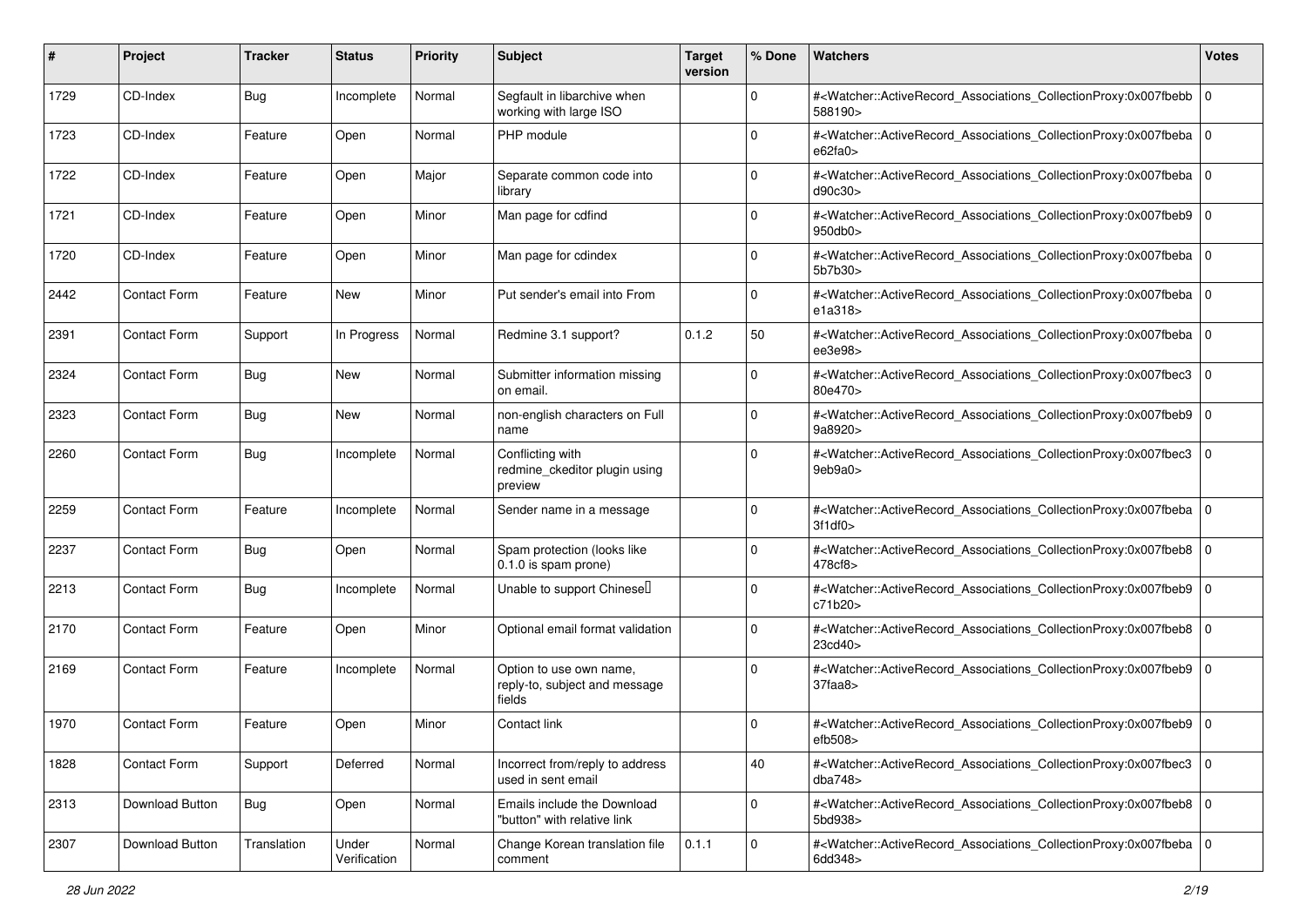| #    | Project                | <b>Tracker</b> | <b>Status</b>         | <b>Priority</b> | <b>Subject</b>                                                                       | <b>Target</b><br>version | % Done      | <b>Watchers</b>                                                                                                                                              | <b>Votes</b>   |
|------|------------------------|----------------|-----------------------|-----------------|--------------------------------------------------------------------------------------|--------------------------|-------------|--------------------------------------------------------------------------------------------------------------------------------------------------------------|----------------|
| 2257 | Download Button        | Patch          | New                   | Normal          | Support for multiple downloads                                                       |                          | $\mathbf 0$ | # <watcher::activerecord_associations_collectionproxy:0x007fbebb<br>3fa698&gt;</watcher::activerecord_associations_collectionproxy:0x007fbebb<br>            | l O            |
| 2216 | Download Button        | <b>Bug</b>     | New                   | Critical        | Missing partial<br>download/sidebar                                                  |                          | 0           | # <watcher::activerecord_associations_collectionproxy:0x007fbeba 0<br=""  ="">513120&gt;</watcher::activerecord_associations_collectionproxy:0x007fbeba>     |                |
| 2165 | Download Button        | <b>Bug</b>     | Open                  | Major           | Error in email                                                                       | 0.1.1                    | $\Omega$    | # <watcher::activerecord_associations_collectionproxy:0x007fbeb9 0<br="">3b03b0&gt;</watcher::activerecord_associations_collectionproxy:0x007fbeb9>          |                |
| 2132 | Download Button        | Feature        | Open                  | Normal          | Per version button                                                                   |                          | $\Omega$    | # <watcher::activerecord_associations_collectionproxy:0x007fbeb9<br>c46010&gt;</watcher::activerecord_associations_collectionproxy:0x007fbeb9<br>            | $\overline{0}$ |
| 1997 | Download Button        | Feature        | Open                  | Minor           | Project module                                                                       |                          | $\Omega$    | # <watcher::activerecord_associations_collectionproxy:0x007fbeb9 0<br=""  ="">a3bd10&gt;</watcher::activerecord_associations_collectionproxy:0x007fbeb9>     |                |
| 1957 | Download Button        | Feature        | Incomplete            | Normal          | Plugin configuration                                                                 |                          | 0           | # <watcher::activerecord_associations_collectionproxy:0x007fbec3<br>9fe640&gt;</watcher::activerecord_associations_collectionproxy:0x007fbec3<br>            | $\mathbf 0$    |
| 2447 | <b>Extended Fields</b> | <b>Bug</b>     | New                   | Normal          | Support Redmine 4.0<br>NoMethodError: undefined<br>method `attr_protected'           |                          | $\Omega$    | # <watcher::activerecord_associations_collectionproxy:0x007fbeb9 0<br="">eaf360&gt;</watcher::activerecord_associations_collectionproxy:0x007fbeb9>          |                |
| 2383 | <b>Extended Fields</b> | Feature        | Open                  | Normal          | Multiselect for Project fields                                                       |                          | $\Omega$    | # <watcher::activerecord_associations_collectionproxy:0x007fbeba 0<br=""  ="">3763a8&gt;</watcher::activerecord_associations_collectionproxy:0x007fbeba>     |                |
| 2374 | <b>Extended Fields</b> | Feature        | Open                  | Normal          | Project Selection from a specific<br>branch of the project tree                      |                          | $\mathbf 0$ | # <watcher::activerecord_associations_collectionproxy:0x007fbeb8<br>3b26e8&gt;</watcher::activerecord_associations_collectionproxy:0x007fbeb8<br>            | l O            |
| 2365 | <b>Extended Fields</b> | Feature        | In Progress           | Normal          | Adding Redmine 3.0 support                                                           | 0.2.4                    | 50          | # <watcher::activerecord_associations_collectionproxy:0x007fbec3<br>9fae00&gt;</watcher::activerecord_associations_collectionproxy:0x007fbec3<br>            | 0              |
| 2359 | <b>Extended Fields</b> | Bug            | In Progress           | Normal          | Extended fields plugin breaks<br>PDF export                                          | 0.2.4                    | 90          | # <watcher::activerecord_associations_collectionproxy:0x007fbeb8 0<br="">781328&gt;</watcher::activerecord_associations_collectionproxy:0x007fbeb8>          |                |
| 2350 | <b>Extended Fields</b> | <b>Bug</b>     | Under<br>Verification | Normal          | Extended Field Values that are<br>nil produce an error                               | 0.2.4                    | $\mathbf 0$ | # <watcher::activerecord_associations_collectionproxy:0x007fbebb<br>43f018&gt;</watcher::activerecord_associations_collectionproxy:0x007fbebb<br>            | l O            |
| 2349 | <b>Extended Fields</b> | <b>Bug</b>     | Open                  | Critical        | Redmine Bulk edit doesn't work   0.2.4<br>when extended_field plugin is<br>installed |                          | $\mathbf 0$ | # <watcher::activerecord_associations_collectionproxy:0x007fbeb9 0<br=""  ="">e3d698&gt;</watcher::activerecord_associations_collectionproxy:0x007fbeb9>     |                |
| 2348 | <b>Extended Fields</b> | <b>Bug</b>     | Open                  | Normal          | Buggy implementation at<br>list.html.erb                                             | 0.2.4                    | $\mathbf 0$ | # <watcher::activerecord_associations_collectionproxy:0x007fbec3<br>a706a0&gt;</watcher::activerecord_associations_collectionproxy:0x007fbec3<br>            | l O            |
| 2344 | <b>Extended Fields</b> | Support        | Open                  | Normal          | Installation failure: uninitialized<br>constant ExtendedFieldsHelper                 |                          | 10          | # <watcher::activerecord_associations_collectionproxy:0x007fbeba<br>657a18&gt;</watcher::activerecord_associations_collectionproxy:0x007fbeba<br>            | $\overline{0}$ |
| 2328 | <b>Extended Fields</b> | Patch          | Under<br>Verification | Normal          | Make the Project type custom<br>fields sortable in issue lists                       | 0.2.4                    | $\mathbf 0$ | # <watcher::activerecord_associations_collectionproxy:0x007fbeba 0<br=""  ="">226778&gt;</watcher::activerecord_associations_collectionproxy:0x007fbeba>     |                |
| 2320 | <b>Extended Fields</b> | <b>Bug</b>     | Under<br>Verification | Normal          | Internal error when opening<br>issues tab                                            | 0.2.4                    | $\mathbf 0$ | # <watcher::activerecord_associations_collectionproxy:0x007fbeb9 0<br="">aa<math>34d8</math></watcher::activerecord_associations_collectionproxy:0x007fbeb9> |                |
| 2319 | <b>Extended Fields</b> | <b>Bug</b>     | Open                  | Normal          | Incompatible with<br>rt_custom_field?                                                | 0.2.4                    | $\mathbf 0$ | # <watcher::activerecord_associations_collectionproxy:0x007fbec0 0<br="">474f88&gt;</watcher::activerecord_associations_collectionproxy:0x007fbec0>          |                |
| 2318 | <b>Extended Fields</b> | <b>Bug</b>     | In Progress           | Normal          | Issues as pdf                                                                        | 0.2.4                    | 90          | # <watcher::activerecord_associations_collectionproxy:0x007fbec1 0<br="">68d670&gt;</watcher::activerecord_associations_collectionproxy:0x007fbec1>          |                |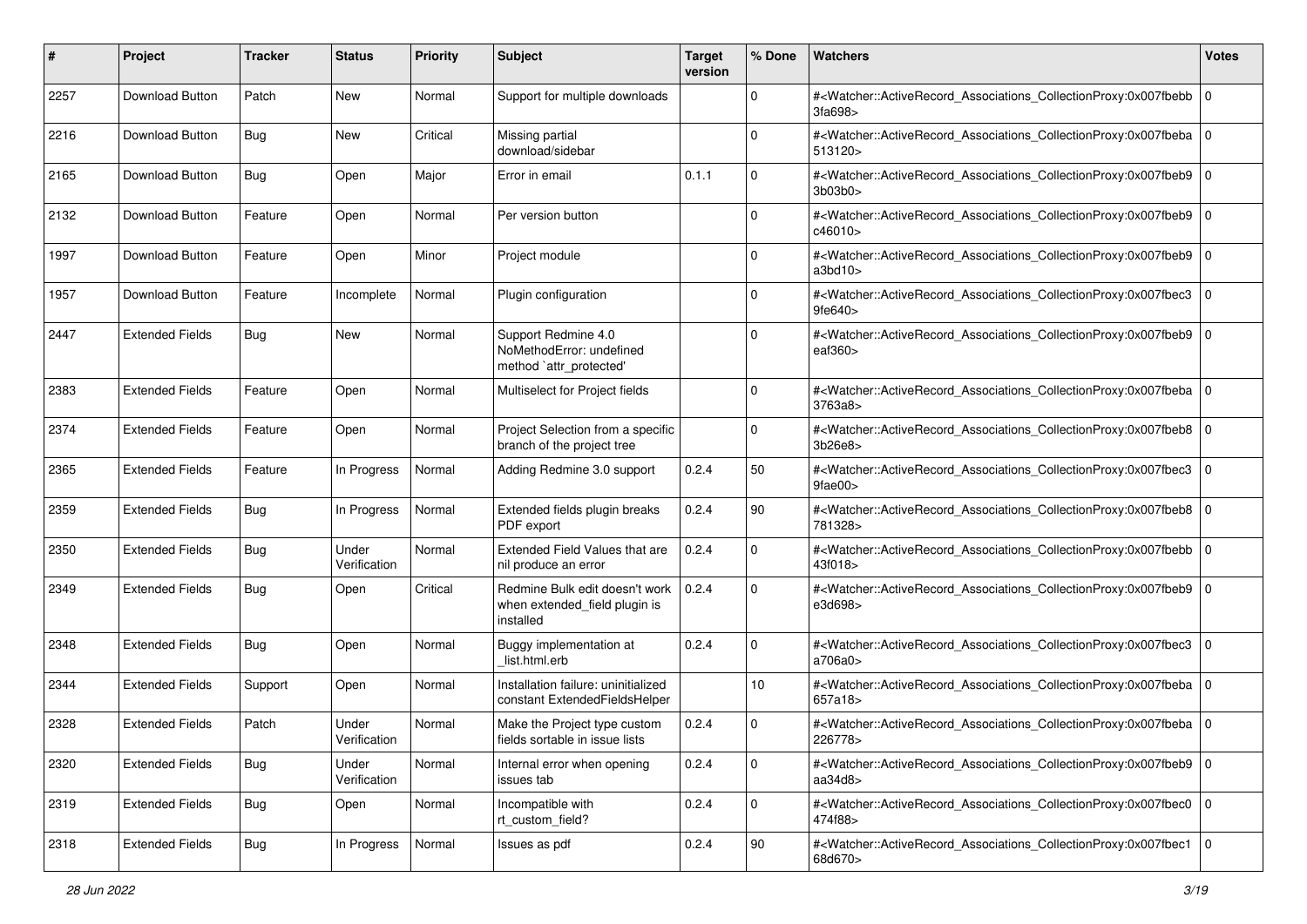| #    | Project                | <b>Tracker</b> | <b>Status</b> | <b>Priority</b> | <b>Subject</b>                                                                | <b>Target</b><br>version | % Done      | Watchers                                                                                                                                                  | <b>Votes</b> |
|------|------------------------|----------------|---------------|-----------------|-------------------------------------------------------------------------------|--------------------------|-------------|-----------------------------------------------------------------------------------------------------------------------------------------------------------|--------------|
| 2308 | <b>Extended Fields</b> | Translation    | <b>New</b>    | Normal          | Add Korean translation file<br>comment                                        | 0.2.4                    | $\mathbf 0$ | # <watcher::activerecord_associations_collectionproxy:0x007fbec1<br>949468&gt;</watcher::activerecord_associations_collectionproxy:0x007fbec1<br>         | 0            |
| 2261 | <b>Extended Fields</b> | <b>Bug</b>     | Incomplete    | Normal          | issues PDF view and<br>descriptions                                           | 0.2.4                    | $\Omega$    | # <watcher::activerecord_associations_collectionproxy:0x007fbec0<br>a7c6d8</watcher::activerecord_associations_collectionproxy:0x007fbec0<br>             | 0            |
| 2242 | <b>Extended Fields</b> | <b>Bug</b>     | Incomplete    | Normal          | Message "invalid statement:<br>STR_TO_DATE" when using<br>MS SQL              |                          | 30          | # <watcher::activerecord_associations_collectionproxy:0x007fbec0f<br>1d048&gt;</watcher::activerecord_associations_collectionproxy:0x007fbec0f<br>        |              |
| 2241 | <b>Extended Fields</b> | Feature        | Incomplete    | Normal          | Informations I see on Calendar                                                |                          | 0           | # <watcher::activerecord_associations_collectionproxy:0x007fbec1f 0<br=""  ="">b8c40</watcher::activerecord_associations_collectionproxy:0x007fbec1f>     |              |
| 2236 | <b>Extended Fields</b> | <b>Bug</b>     | Incomplete    | Normal          | <b>Hint Lost</b>                                                              |                          | $\mathbf 0$ | # <watcher::activerecord_associations_collectionproxy:0x007fbec6 0<br=""  ="">d8a2e8&gt;</watcher::activerecord_associations_collectionproxy:0x007fbec6>  |              |
| 2227 | <b>Extended Fields</b> | Feature        | In Progress   | Normal          | Altering form elements for<br>custom fields                                   | 0.2.4                    | 50          | # <watcher::activerecord_associations_collectionproxy:0x007fbec7f 0<br=""  ="">32fe0&gt;</watcher::activerecord_associations_collectionproxy:0x007fbec7f> |              |
| 2223 | <b>Extended Fields</b> | Feature        | Open          | Normal          | Linked list custom field                                                      |                          | $\Omega$    | # <watcher::activerecord_associations_collectionproxy:0x007fbec0<br>1da868&gt;</watcher::activerecord_associations_collectionproxy:0x007fbec0<br>         | 0            |
| 2221 | <b>Extended Fields</b> | Support        | Deferred      | Minor           | Need a fix for _list.html.erb                                                 |                          | $\Omega$    | # <watcher::activerecord_associations_collectionproxy:0x007fbec1<br>565ae0&gt;</watcher::activerecord_associations_collectionproxy:0x007fbec1<br>         | 0            |
| 2220 | <b>Extended Fields</b> | Feature        | Incomplete    | Normal          | Project specific custom fields                                                |                          | $\mathbf 0$ | # <watcher::activerecord_associations_collectionproxy:0x007fbec7<br>da20b8</watcher::activerecord_associations_collectionproxy:0x007fbec7<br>             | 0            |
| 2196 | <b>Extended Fields</b> | Support        | Open          | Normal          | Default values for "Wiki text"<br>custom fields not being applied             |                          | $\Omega$    | # <watcher::activerecord_associations_collectionproxy:0x007fbec0<br>e29cb8&gt;</watcher::activerecord_associations_collectionproxy:0x007fbec0<br>         | 0            |
| 2186 | <b>Extended Fields</b> | Feature        | Open          | Minor           | <b>Custom DateTime Field</b>                                                  |                          | 0           | # <watcher::activerecord_associations_collectionproxy:0x007fbec0<br>91aee8&gt;</watcher::activerecord_associations_collectionproxy:0x007fbec0<br>         | l 0          |
| 2168 | <b>Extended Fields</b> | Feature        | Open          | Minor           | Grouping form elements                                                        |                          | $\Omega$    | # <watcher::activerecord_associations_collectionproxy:0x007fbec1<br>098800&gt;</watcher::activerecord_associations_collectionproxy:0x007fbec1<br>         | 0            |
| 2161 | <b>Extended Fields</b> | Support        | In Progress   | Critical        | Internal error On New Issues<br>tab                                           |                          | $\mathbf 0$ | # <watcher::activerecord_associations_collectionproxy:0x007fbec1<br>atb018</watcher::activerecord_associations_collectionproxy:0x007fbec1<br>             | l O          |
| 2156 | <b>Extended Fields</b> | Feature        | Incomplete    | Minor           | Per user values?                                                              |                          | $\Omega$    | # <watcher::activerecord_associations_collectionproxy:0x007fbec1<br>524518&gt;</watcher::activerecord_associations_collectionproxy:0x007fbec1<br>         | 0            |
| 2155 | <b>Extended Fields</b> | <b>Bug</b>     | Incomplete    | Normal          | Wiki text field donot work well<br>when using chinese as custom<br>field name |                          | 50          | # <watcher::activerecord_associations_collectionproxy:0x007fbec0<br>824278&gt;</watcher::activerecord_associations_collectionproxy:0x007fbec0<br>         | 0            |
| 2117 | <b>Extended Fields</b> | Feature        | Open          | Normal          | User list filter                                                              |                          | 0           | # <watcher::activerecord_associations_collectionproxy:0x007fbec2<br>047648&gt;</watcher::activerecord_associations_collectionproxy:0x007fbec2<br>         | l O          |
| 2114 | <b>Extended Fields</b> | Feature        | Open          | Normal          | LDAP attributes for user custom<br>fields                                     |                          | $\mathbf 0$ | # <watcher::activerecord_associations_collectionproxy:0x007fbec0 0<br=""  ="">b71070&gt;</watcher::activerecord_associations_collectionproxy:0x007fbec0>  |              |
| 2107 | <b>Extended Fields</b> | Support        | Open          | Normal          | WiKi formatting support to<br>custom field                                    |                          | $\mathbf 0$ | # <watcher::activerecord_associations_collectionproxy:0x007fbec0 0<br="">7e82f0&gt;</watcher::activerecord_associations_collectionproxy:0x007fbec0>       |              |
| 2103 | <b>Extended Fields</b> | Feature        | Incomplete    | Minor           | Support multiple for Project                                                  |                          | $\mathbf 0$ | # <watcher::activerecord_associations_collectionproxy:0x007fbec0 0<br="">df34b0&gt;</watcher::activerecord_associations_collectionproxy:0x007fbec0>       |              |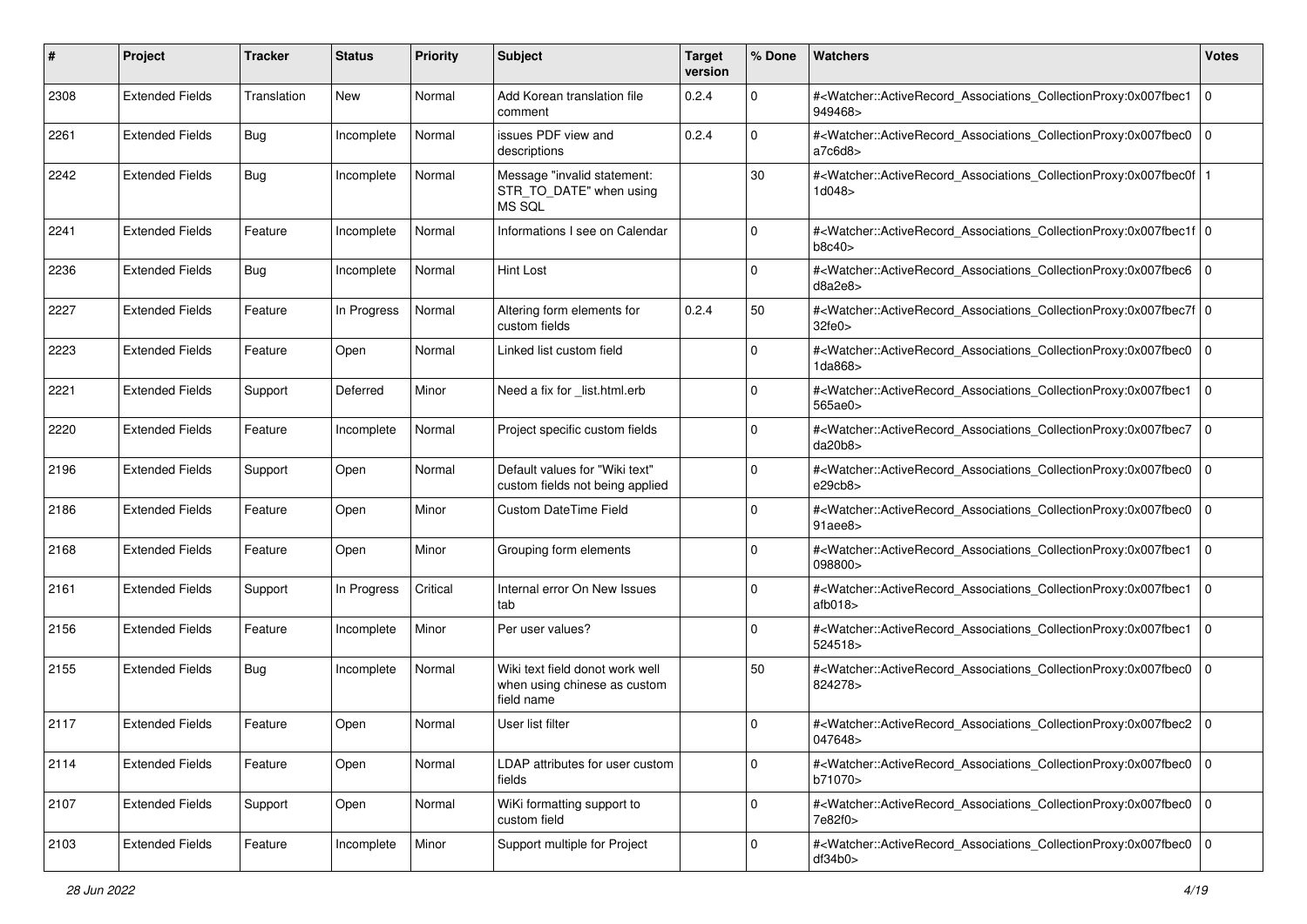| #    | Project                | <b>Tracker</b> | <b>Status</b> | <b>Priority</b> | <b>Subject</b>                                                                                                                                                                                                                                                                                                                        | <b>Target</b><br>version | % Done      | <b>Watchers</b>                                                                                                                                           | <b>Votes</b> |
|------|------------------------|----------------|---------------|-----------------|---------------------------------------------------------------------------------------------------------------------------------------------------------------------------------------------------------------------------------------------------------------------------------------------------------------------------------------|--------------------------|-------------|-----------------------------------------------------------------------------------------------------------------------------------------------------------|--------------|
| 2099 | <b>Extended Fields</b> | Feature        | Incomplete    | Normal          | Create a custom field of type<br>'Category'                                                                                                                                                                                                                                                                                           |                          | $\mathbf 0$ | # <watcher::activerecord_associations_collectionproxy:0x007fbec0<br>3b8568&gt;</watcher::activerecord_associations_collectionproxy:0x007fbec0<br>         | l 0          |
| 2098 | <b>Extended Fields</b> | <b>Bug</b>     | In Progress   | Major           | Failure in XLS Export<br>(undefined method<br>`find_custom_field_template' for<br># <xlsexportcontroller)< td=""><td>0.2.4</td><td>90</td><td>#<watcher::activerecord_associations_collectionproxy:0x007fbec1<br>173b80&gt;</watcher::activerecord_associations_collectionproxy:0x007fbec1<br></td><td>2</td></xlsexportcontroller)<> | 0.2.4                    | 90          | # <watcher::activerecord_associations_collectionproxy:0x007fbec1<br>173b80&gt;</watcher::activerecord_associations_collectionproxy:0x007fbec1<br>         | 2            |
| 2093 | <b>Extended Fields</b> | Feature        | Incomplete    | Normal          | Extended columns using<br>custom queries                                                                                                                                                                                                                                                                                              |                          | $\mathbf 0$ | # <watcher::activerecord_associations_collectionproxy:0x007fbec1 0<br=""  ="">8b3828&gt;</watcher::activerecord_associations_collectionproxy:0x007fbec1>  |              |
| 2092 | <b>Extended Fields</b> | Feature        | Incomplete    | Normal          | Users-to-issues custom fields<br>auto-fill                                                                                                                                                                                                                                                                                            |                          | $\Omega$    | # <watcher::activerecord_associations_collectionproxy:0x007fbec7f 0<br=""  ="">cc5f0</watcher::activerecord_associations_collectionproxy:0x007fbec7f>     |              |
| 2028 | <b>Extended Fields</b> | Feature        | Incomplete    | Normal          | make fields final option                                                                                                                                                                                                                                                                                                              |                          | $\Omega$    | # <watcher::activerecord_associations_collectionproxy:0x007fbec0 0<br=""  ="">104da8&gt;</watcher::activerecord_associations_collectionproxy:0x007fbec0>  |              |
| 2026 | <b>Extended Fields</b> | Feature        | Open          | Normal          | Sizing defaults for custom fields                                                                                                                                                                                                                                                                                                     |                          | $\Omega$    | # <watcher::activerecord_associations_collectionproxy:0x007fbec1<br>c96530&gt;</watcher::activerecord_associations_collectionproxy:0x007fbec1<br>         | 0            |
| 2019 | <b>Extended Fields</b> | Feature        | Open          | Normal          | Custom field type web service                                                                                                                                                                                                                                                                                                         |                          | $\mathbf 0$ | # <watcher::activerecord_associations_collectionproxy:0x007fbec1<br>ea4570&gt;</watcher::activerecord_associations_collectionproxy:0x007fbec1<br>         | l O          |
| 2018 | <b>Extended Fields</b> | Feature        | Open          | Normal          | database query cutsom field<br>type                                                                                                                                                                                                                                                                                                   |                          | 0           | # <watcher::activerecord_associations_collectionproxy:0x007fbec1<br>4808a0&gt;</watcher::activerecord_associations_collectionproxy:0x007fbec1<br>         |              |
| 2011 | <b>Extended Fields</b> | Feature        | Incomplete    | Normal          | Custom field translations                                                                                                                                                                                                                                                                                                             |                          | $\Omega$    | # <watcher::activerecord_associations_collectionproxy:0x007fbec1<br>aae308&gt;</watcher::activerecord_associations_collectionproxy:0x007fbec1<br>         | 0            |
| 2007 | <b>Extended Fields</b> | Feature        | Incomplete    | Minor           | Projects listing sorting                                                                                                                                                                                                                                                                                                              |                          | $\Omega$    | # <watcher::activerecord_associations_collectionproxy:0x007fbec7<br>3530f8&gt;</watcher::activerecord_associations_collectionproxy:0x007fbec7<br>         | l 0          |
| 2006 | <b>Extended Fields</b> | Feature        | Incomplete    | Minor           | Users listing sorting                                                                                                                                                                                                                                                                                                                 |                          | $\Omega$    | # <watcher::activerecord_associations_collectionproxy:0x007fbec6f 0<br=""  ="">1d588&gt;</watcher::activerecord_associations_collectionproxy:0x007fbec6f> |              |
| 2005 | <b>Extended Fields</b> | Feature        | Incomplete    | Minor           | Paging for projects listing                                                                                                                                                                                                                                                                                                           |                          | 0           | # <watcher::activerecord_associations_collectionproxy:0x007fbec7<br>06e0e0&gt;</watcher::activerecord_associations_collectionproxy:0x007fbec7<br>         | 0            |
| 1995 | <b>Extended Fields</b> | Feature        | Open          | Normal          | Checklist                                                                                                                                                                                                                                                                                                                             |                          | $\Omega$    | # <watcher::activerecord_associations_collectionproxy:0x007fbec7<br>3a15a0&gt;</watcher::activerecord_associations_collectionproxy:0x007fbec7<br>         | 0            |
| 1956 | <b>Extended Fields</b> | Feature        | Incomplete    | Minor           | SIP link                                                                                                                                                                                                                                                                                                                              |                          | $\mathbf 0$ | # <watcher::activerecord_associations_collectionproxy:0x007fbec7<br>254968&gt;</watcher::activerecord_associations_collectionproxy:0x007fbec7<br>         | 0            |
| 1955 | <b>Extended Fields</b> | Feature        | Incomplete    | Normal          | FTP link                                                                                                                                                                                                                                                                                                                              |                          | 0           | # <watcher::activerecord_associations_collectionproxy:0x007fbec7<br>0aab58&gt;</watcher::activerecord_associations_collectionproxy:0x007fbec7<br>         | $\mathbf 0$  |
| 1954 | <b>Extended Fields</b> | Feature        | Incomplete    | Normal          | Mailto links                                                                                                                                                                                                                                                                                                                          |                          | 0           | # <watcher::activerecord_associations_collectionproxy:0x007fbec6  <br="">bccf50</watcher::activerecord_associations_collectionproxy:0x007fbec6>           | l O          |
| 1947 | <b>Extended Fields</b> | Feature        | Open          | Normal          | Visible for admins only                                                                                                                                                                                                                                                                                                               |                          | 0           | # <watcher::activerecord_associations_collectionproxy:0x007fbec6 0<br=""  ="">a4cbd0&gt;</watcher::activerecord_associations_collectionproxy:0x007fbec6>  |              |
| 1919 | <b>Extended Fields</b> | Feature        | Incomplete    | Normal          | Extend Link extended field                                                                                                                                                                                                                                                                                                            |                          | $\mathbf 0$ | # <watcher::activerecord_associations_collectionproxy:0x007fbec6 0<br="">87fb90&gt;</watcher::activerecord_associations_collectionproxy:0x007fbec6>       |              |
| 1884 | <b>Extended Fields</b> | Feature        | Incomplete    | Normal          | Multiselect                                                                                                                                                                                                                                                                                                                           |                          | $\Omega$    | # <watcher::activerecord_associations_collectionproxy:0x007fbec6 0<br="">6796e8&gt;</watcher::activerecord_associations_collectionproxy:0x007fbec6>       |              |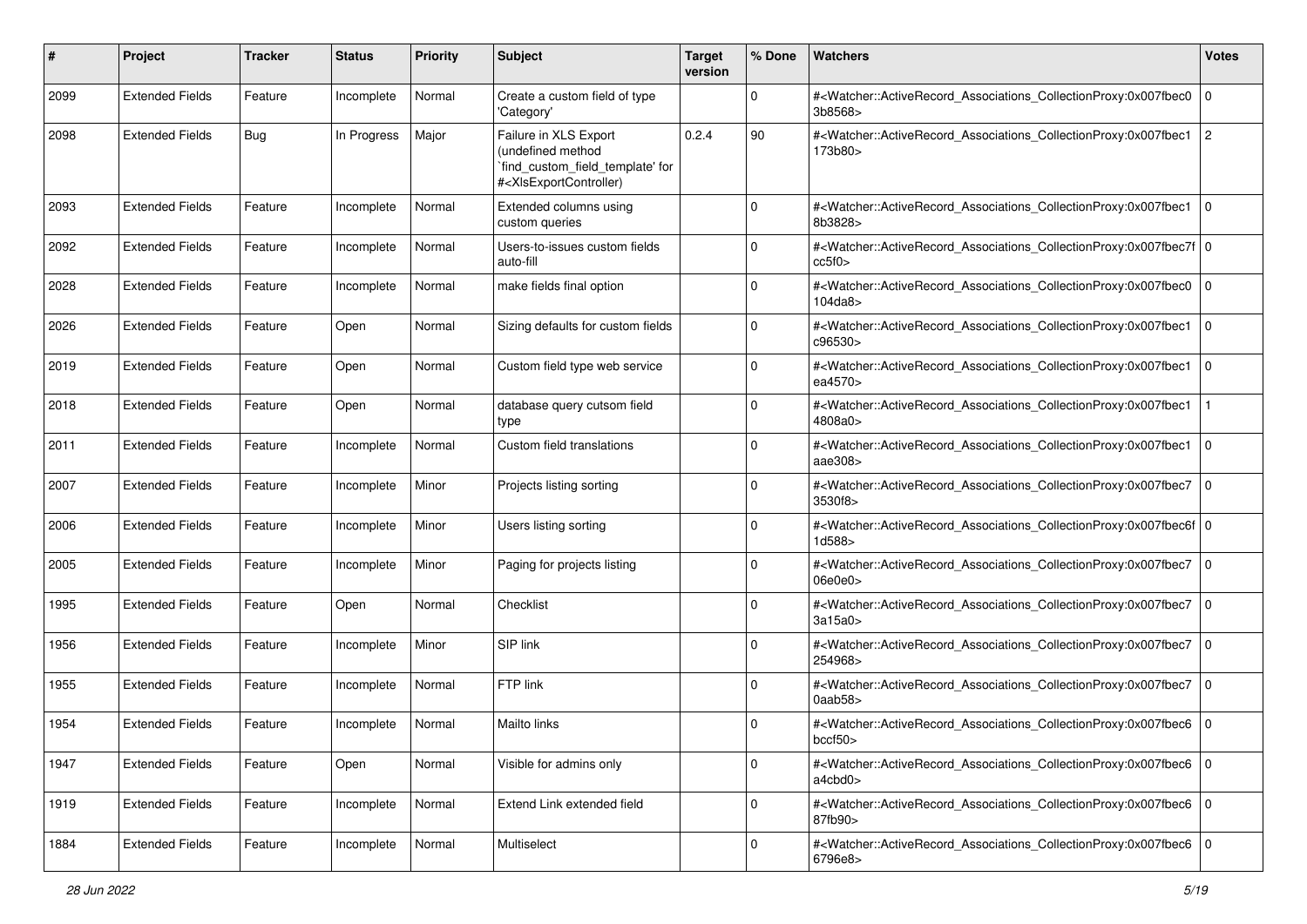| #              | Project                | Tracker     | <b>Status</b>         | <b>Priority</b> | <b>Subject</b>                                             | <b>Target</b><br>version | % Done   | <b>Watchers</b>                                                                                                                                          | <b>Votes</b> |
|----------------|------------------------|-------------|-----------------------|-----------------|------------------------------------------------------------|--------------------------|----------|----------------------------------------------------------------------------------------------------------------------------------------------------------|--------------|
| 1882           | <b>Extended Fields</b> | Feature     | Incomplete            | Normal          | Wiki toolbar for Wiki text                                 |                          | $\Omega$ | # <watcher::activerecord associations="" collectionproxy:0x007fbec4<br="">d83cb0&gt;</watcher::activerecord>                                             | $\mathbf{0}$ |
| 1881           | <b>Extended Fields</b> | Feature     | Open                  | Insignificant   | Support wiki toolbar for "Default<br>value"                |                          | $\Omega$ | # <watcher::activerecord associations="" collectionproxy:0x007fbec5<br="">1306d8&gt;</watcher::activerecord>                                             | $\mathbf 0$  |
| 2384           | Hooks Manager          | Bug         | In Progress           | Normal          | Redmine v3?                                                | 1.0.2                    | 50       | # <watcher::activerecord_associations_collectionproxy:0x007fbec5<br>41e660&gt;</watcher::activerecord_associations_collectionproxy:0x007fbec5<br>        | $\Omega$     |
| 2317           | Hooks Manager          | Support     | New                   | Normal          | Change Assignee on custom<br>field selection               |                          | $\Omega$ | # <watcher::activerecord_associations_collectionproxy:0x007fbec5 0<br="">030eb8</watcher::activerecord_associations_collectionproxy:0x007fbec5>          |              |
| 2316           | Hooks Manager          | Translation | New                   | Normal          | French translation                                         |                          | $\Omega$ | # <watcher::activerecord_associations_collectionproxy:0x00557da9 0<br=""  ="">08f0d0</watcher::activerecord_associations_collectionproxy:0x00557da9>     |              |
| 2295           | Hooks Manager          | <b>Bug</b>  | Reopened              | Normal          | view_layouts_base_html_head<br>hook not working            |                          | 90       | # <watcher::activerecord_associations_collectionproxy:0x00557da8 0<br="">d89bd8</watcher::activerecord_associations_collectionproxy:0x00557da8>          |              |
| 2273           | Hooks Manager          | Support     | In Progress           | Normal          | Hook is invalid                                            |                          | $\Omega$ | # <watcher::activerecord 0<br="" associations="" collectionproxy:0x00557da5=""  ="">cc6578</watcher::activerecord>                                       |              |
| 2266           | Hooks Manager          | Translation | Incomplete            | Normal          | Spanish translation                                        |                          | 20       | # <watcher::activerecord_associations_collectionproxy:0x00557da5 0<br=""  ="">b2c028&gt;</watcher::activerecord_associations_collectionproxy:0x00557da5> |              |
| 2210           | Hooks Manager          | Feature     | Open                  | Normal          | Sidebar access from other<br>hooks                         |                          | $\Omega$ | # <watcher::activerecord 0<br="" associations="" collectionproxy:0x00557da6=""  ="">261c08&gt;</watcher::activerecord>                                   |              |
| 2209           | Hooks Manager          | Feature     | Incomplete            | Normal          | A templating language support                              |                          | $\Omega$ | # <watcher::activerecord 0<br="" associations="" collectionproxy:0x00557da5=""  ="">ca8370&gt;</watcher::activerecord>                                   |              |
| 1784           | Hooks Manager          | Feature     | Open                  | Normal          | Support per-project Ads                                    |                          | $\Omega$ | # <watcher::activerecord_associations_collectionproxy:0x00557da5 0<br=""  ="">8814b8&gt;</watcher::activerecord_associations_collectionproxy:0x00557da5> |              |
| 1751           | Hooks Manager          | Feature     | Incomplete            | Minor           | Support URL regexps to limit<br>pages                      |                          | $\Omega$ | # <watcher::activerecord 0<br="" associations="" collectionproxy:0x00557da5=""  ="">35ba88&gt;</watcher::activerecord>                                   |              |
| ISSUE-17       | ISSUE-id               | Bug         | Under<br>Verification | Major           | SVN integration: Commit with<br>new issue-id does not work | 0.0.3                    | 50       | # <watcher::activerecord 0<br="" associations="" collectionproxy:0x00557da4=""  ="">800f80&gt;</watcher::activerecord>                                   |              |
| ISSUE-16       | <b>ISSUE-id</b>        | Omission    | Open                  | Normal          | Search by new issue-id does<br>not work                    | 0.0.3                    | $\Omega$ | # <watcher::activerecord_associations_collectionproxy:0x007fbeba 0<br=""  ="">3b4450&gt;</watcher::activerecord_associations_collectionproxy:0x007fbeba> |              |
| ISSUE-15       | <b>ISSUE-id</b>        | Omission    | Open                  | Normal          | Searching #ISSUE-id                                        |                          | $\Omega$ | # <watcher::activerecord 0<br="" associations="" collectionproxy:0x007fbeb9=""  ="">cd6688&gt;</watcher::activerecord>                                   |              |
| ISSUE-14       | <b>ISSUE-id</b>        | Bug         | Open                  | Minor           | Escaping #ISSUE-id Textile rule<br>does not work           |                          | $\Omega$ | # <watcher::activerecord_associations_collectionproxy:0x007fbeba 0<br=""  ="">60a948&gt;</watcher::activerecord_associations_collectionproxy:0x007fbeba> |              |
| ISSUE-12       | <b>ISSUE-id</b>        | Bug         | Deferred              | Major           | No route matches error for<br>journals#new                 |                          | 50       | # <watcher::activerecord_associations_collectionproxy:0x007fbeba 0<br=""  ="">2f7e18&gt;</watcher::activerecord_associations_collectionproxy:0x007fbeba> |              |
| <b>ISSUE-1</b> | <b>ISSUE-id</b>        | Support     | Deferred              | Minor           | Need a function to display issue<br>id                     |                          | $\Omega$ | # <watcher::activerecord 0<br="" associations="" collectionproxy:0x007fbeba=""  ="">1d5468&gt;</watcher::activerecord>                                   |              |
| 2276           | Language Mix           | Feature     | Incomplete            | Normal          | Group posts / show only the<br>primary article             |                          | $\Omega$ | # <watcher::activerecord_associations_collectionproxy:0x007fbeba 0<br=""  ="">6cf388&gt;</watcher::activerecord_associations_collectionproxy:0x007fbeba> |              |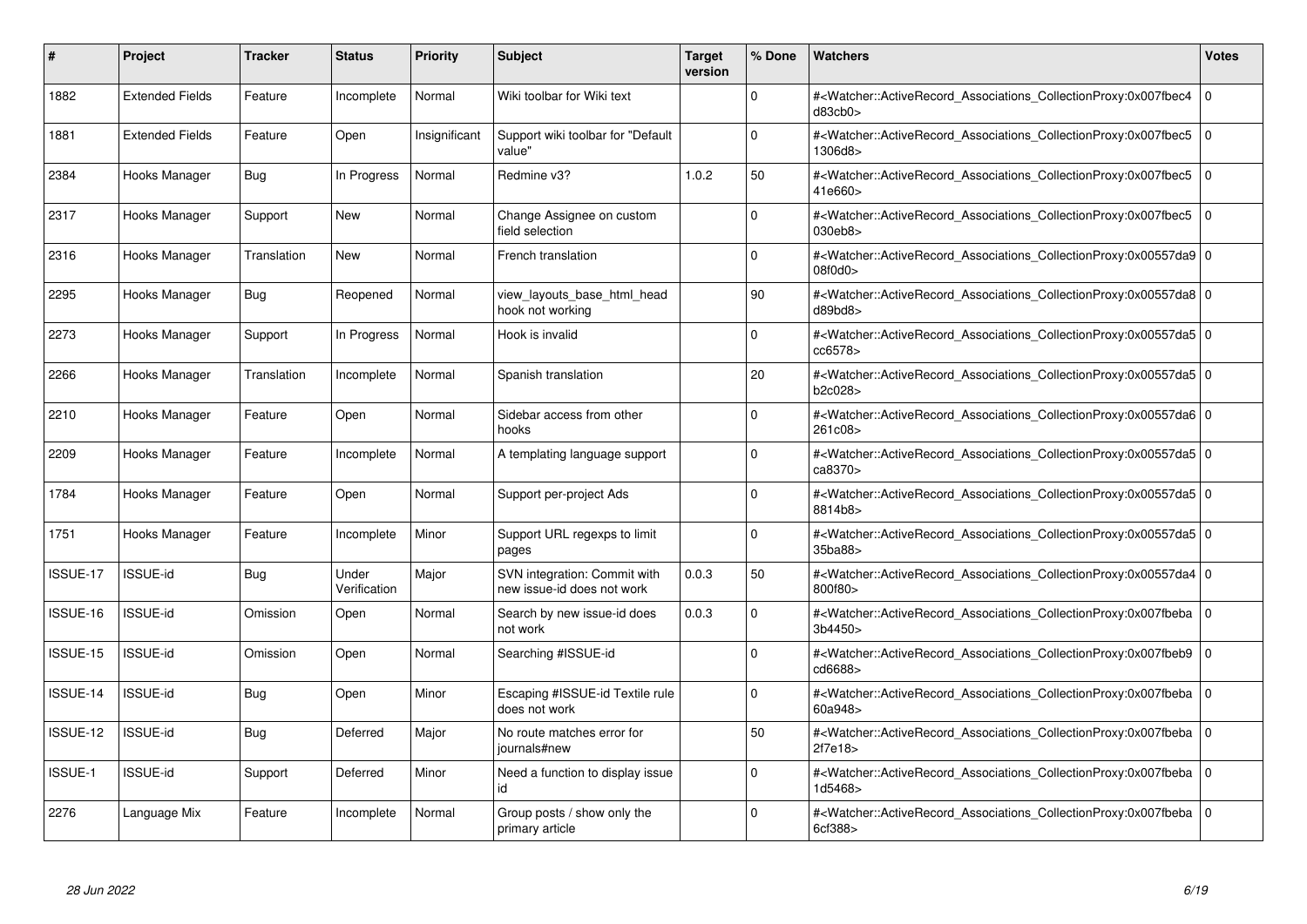| #    | <b>Project</b> | Tracker     | <b>Status</b>         | <b>Priority</b> | <b>Subject</b>                                                             | <b>Target</b><br>version | % Done   | <b>Watchers</b>                                                                                                                                          | <b>Votes</b> |
|------|----------------|-------------|-----------------------|-----------------|----------------------------------------------------------------------------|--------------------------|----------|----------------------------------------------------------------------------------------------------------------------------------------------------------|--------------|
| 2312 | Like Button    | Translation | <b>New</b>            | Normal          | Add Korean translation file                                                |                          | $\Omega$ | # <watcher::activerecord associations="" collectionproxy:0x007fbeba<br="">69d8b0&gt;</watcher::activerecord>                                             | $\mathbf 0$  |
| 2054 | Like Button    | Feature     | Open                  | Normal          | Add URL setting                                                            |                          | $\Omega$ | # <watcher::activerecord_associations_collectionproxy:0x007fbeb9<br>5c3df0&gt;</watcher::activerecord_associations_collectionproxy:0x007fbeb9<br>        | $\mathbf{0}$ |
| 2372 | Meta           | Feature     | Open                  | Normal          | Microdata for breadcrumbs                                                  |                          | $\Omega$ | # <watcher::activerecord_associations_collectionproxy:0x007fbec3 0<br="">9a8998&gt;</watcher::activerecord_associations_collectionproxy:0x007fbec3>      |              |
| 2371 | Meta           | Feature     | Open                  | Normal          | Rich snippets for Wiki                                                     |                          | $\Omega$ | # <watcher::activerecord 0<br="" associations="" collectionproxy:0x007fbeb8="">7dd470&gt;</watcher::activerecord>                                        |              |
| 2370 | Meta           | Feature     | Open                  | Normal          | Rich snippets for news                                                     |                          | $\Omega$ | # <watcher::activerecord_associations_collectionproxy:0x007fbeb9<br>8586b0&gt;</watcher::activerecord_associations_collectionproxy:0x007fbeb9<br>        | $\mathbf 0$  |
| 2369 | Meta           | Feature     | Open                  | Normal          | Rich snippets for software apps                                            |                          | $\Omega$ | # <watcher::activerecord_associations_collectionproxy:0x007fbeb9 0<br="">1e05f8</watcher::activerecord_associations_collectionproxy:0x007fbeb9>          |              |
| 2309 | Meta           | Translation | <b>New</b>            | Normal          | Update korean translation to<br>0.2.3                                      |                          | $\Omega$ | # <watcher::activerecord_associations_collectionproxy:0x007fbeba  <br="">db59b8</watcher::activerecord_associations_collectionproxy:0x007fbeba>          | $\mathbf 0$  |
| 2304 | Meta           | Support     | Open                  | Normal          | Ask Redmine guys to add hooks<br>to the core                               |                          | $\Omega$ | # <watcher::activerecord_associations_collectionproxy:0x007fbec3<br>851158&gt;</watcher::activerecord_associations_collectionproxy:0x007fbec3<br>        | $\mathbf 0$  |
| 2303 | Meta           | Feature     | Open                  | Normal          | Improve internal API                                                       |                          | $\Omega$ | # <watcher::activerecord_associations_collectionproxy:0x007fbeb9 0<br=""  ="">c157a8&gt;</watcher::activerecord_associations_collectionproxy:0x007fbeb9> |              |
| 2271 | Meta           | Feature     | Open                  | Normal          | Default image for<br>OpenGraph/Twitter Cards                               |                          | $\Omega$ | # <watcher::activerecord associations="" collectionproxy:0x007fbeb9<br="">d0bc20</watcher::activerecord>                                                 | $\mathbf 0$  |
| 2163 | Meta           | Bug         | Incomplete            | Normal          | My site's Display lanugage was<br>only English, when I installed<br>plugin |                          | $\Omega$ | # <watcher::activerecord associations="" collectionproxy:0x007fbec3<br="">949858&gt;</watcher::activerecord>                                             | $\mathbf 0$  |
| 2148 | Meta           | Feature     | Open                  | Normal          | Cache meta tags                                                            |                          | $\Omega$ | # <watcher::activerecord 0<br="" associations="" collectionproxy:0x007fbeb8=""  ="">21fee8</watcher::activerecord>                                       |              |
| 2145 | Meta           | Feature     | Open                  | Normal          | Support Facebook publishing<br>through Graph API                           |                          | $\Omega$ | # <watcher::activerecord_associations_collectionproxy:0x007fbec3<br>a8b478&gt;</watcher::activerecord_associations_collectionproxy:0x007fbec3<br>        | $\mathbf 0$  |
| 1902 | Meta           | Feature     | Incomplete            | Normal          | Consider clear_html and light<br>mode                                      |                          | $\Omega$ | # <watcher::activerecord_associations_collectionproxy:0x007fbeb8  <br="">cc4f88</watcher::activerecord_associations_collectionproxy:0x007fbeb8>          | $\mathbf 0$  |
| 1687 | Meta           | Feature     | Open                  | Normal          | Global Meta tags, Meta tags per<br>project and per page                    |                          | $\Omega$ | # <watcher::activerecord_associations_collectionproxy:0x007fbeb9  <br="">cf5f60</watcher::activerecord_associations_collectionproxy:0x007fbeb9>          | $\mathbf 0$  |
| 2362 | OpenID Fix     | Bug         | Incomplete            | Major           | Redmine 3 Compatibilty                                                     |                          | $\Omega$ | # <watcher::activerecord_associations_collectionproxy:0x007fbeb9<br>c75158&gt;</watcher::activerecord_associations_collectionproxy:0x007fbeb9<br>        | $\Omega$     |
| 2225 | OpenID Fix     | <b>Bug</b>  | Incomplete            | Normal          | OpenID::TypeURIMismatch                                                    |                          | $\Omega$ | # <watcher::activerecord associations="" collectionproxy:0x007fbeb9=""  <br=""><math>35</math>cee<math>0</math></watcher::activerecord>                  | $\mathbf 0$  |
| 2024 | OpenID Fix     | Patch       | Under<br>Verification | Normal          | Associate existing accounts by<br>email                                    |                          | $\Omega$ | # <watcher::activerecord_associations_collectionproxy:0x007fbeba 0<br=""  ="">3cc0a0&gt;</watcher::activerecord_associations_collectionproxy:0x007fbeba> |              |
| 2035 | Orangutan      | Improvement | Open                  | Minor           | Direct communication between<br>a monkey and Orangutan                     | 1.06                     | $\Omega$ | # <watcher::activerecord_associations_collectionproxy:0x007fbeb8<br>5dad80&gt;</watcher::activerecord_associations_collectionproxy:0x007fbeb8<br>        | $\Omega$     |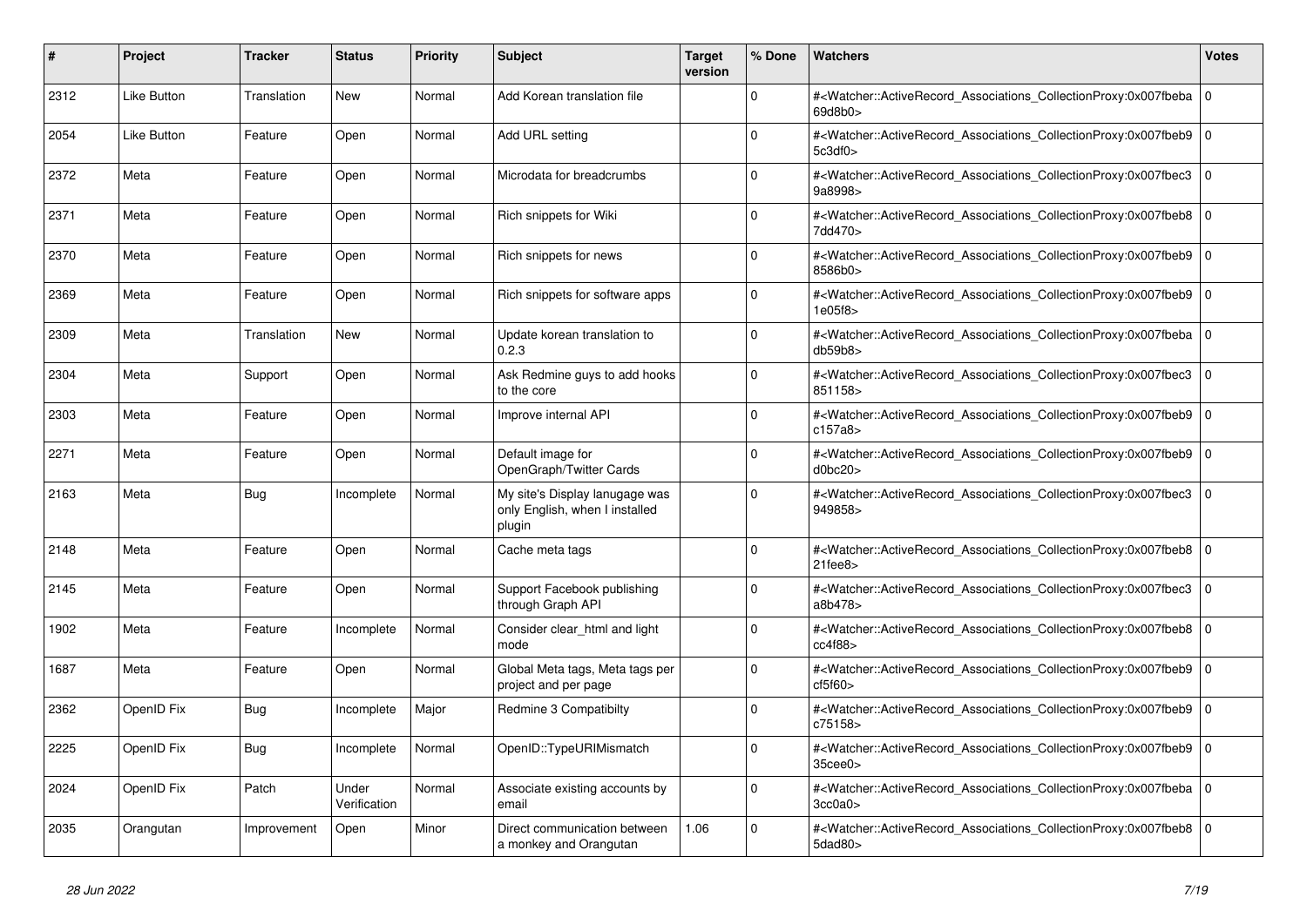| #    | Project   | <b>Tracker</b> | <b>Status</b> | <b>Priority</b> | <b>Subject</b>                                          | <b>Target</b><br>version | % Done      | <b>Watchers</b>                                                                                                                                          | <b>Votes</b> |
|------|-----------|----------------|---------------|-----------------|---------------------------------------------------------|--------------------------|-------------|----------------------------------------------------------------------------------------------------------------------------------------------------------|--------------|
| 1988 | Orangutan | Improvement    | Incomplete    | Normal          | Multithreading                                          |                          | $\Omega$    | # <watcher::activerecord_associations_collectionproxy:0x007fbeba<br>474638&gt;</watcher::activerecord_associations_collectionproxy:0x007fbeba<br>        | $\Omega$     |
| 1968 | Orangutan | Feature        | Open          | Normal          | Creating a new issue                                    | 1.06                     | $\Omega$    | # <watcher::activerecord associations="" collectionproxy:0x007fbeb9=""  <br="">e33aa8</watcher::activerecord>                                            | $\Omega$     |
| 1921 | Orangutan | Enhancement    | Open          | Minor           | <b>RSS monkey</b>                                       |                          | $\Omega$    | # <watcher::activerecord associations="" collectionproxy:0x007fbeb9<br="">28ecc0</watcher::activerecord>                                                 | $\mathbf 0$  |
| 1909 | Orangutan | Enhancement    | Incomplete    | Minor           | Orangutan::Kayako                                       |                          | $\Omega$    | # <watcher::activerecord_associations_collectionproxy:0x007fbeb8 0<br=""  ="">38f490&gt;</watcher::activerecord_associations_collectionproxy:0x007fbeb8> |              |
| 1905 | Orangutan | Feature        | Open          | Normal          | <b>SCM</b> monkey                                       |                          | $\Omega$    | # <watcher::activerecord associations="" collectionproxy:0x007fbec3<br="">dd0fe8</watcher::activerecord>                                                 | $\mathbf 0$  |
| 1893 | Orangutan | Enhancement    | Open          | Minor           | Twitter monkey                                          |                          | $\Omega$    | # <watcher::activerecord associations="" collectionproxy:0x007fbeba<br="">2c6480&gt;</watcher::activerecord>                                             | $\mathbf 0$  |
| 1682 | Orangutan | Improvement    | Open          | Normal          | Take into account if time<br>tracking module is enabled | 1.06                     | $\Omega$    | # <watcher::activerecord_associations_collectionproxy:0x007fbeb9  <br="">cd2b28&gt;</watcher::activerecord_associations_collectionproxy:0x007fbeb9>      | $\mathbf 0$  |
| 1638 | Orangutan | Feature        | Open          | Major           | Orangutan bug reporting                                 |                          | $\Omega$    | # <watcher::activerecord_associations_collectionproxy:0x007fbeb9  <br="">93c108&gt;</watcher::activerecord_associations_collectionproxy:0x007fbeb9>      | $\Omega$     |
| 1624 | Orangutan | Enhancement    | Open          | Normal          | ChiliProject support                                    |                          | $\Omega$    | # <watcher::activerecord associations="" collectionproxy:0x007fbeba<br="">661450&gt;</watcher::activerecord>                                             | $\mathbf 0$  |
| 1620 | Orangutan | Improvement    | Open          | Normal          | Fix foreign handlers API                                | 2.00                     | $\Omega$    | # <watcher::activerecord associations="" collectionproxy:0x007fbeba=""  <br="">47eb38&gt;</watcher::activerecord>                                        | $\mathbf 0$  |
| 1619 | Orangutan | Feature        | Open          | Minor           | Avatar                                                  |                          | $\Omega$    | # <watcher::activerecord_associations_collectionproxy:0x007fbeb8<br>aa6580&gt;</watcher::activerecord_associations_collectionproxy:0x007fbeb8<br>        | $\sqrt{2}$   |
| 1618 | Orangutan | Enhancement    | Open          | Minor           | Support subrequests in single<br>request message        | 2.00                     | $\Omega$    | # <watcher::activerecord_associations_collectionproxy:0x007fbec3<br>a7d300&gt;</watcher::activerecord_associations_collectionproxy:0x007fbec3<br>        |              |
| 1614 | Orangutan | Feature        | Open          | Minor           | <b>AIML</b>                                             |                          | $\Omega$    | # <watcher::activerecord associations="" collectionproxy:0x007fbeb9<br="">cef598&gt;</watcher::activerecord>                                             | $\mathbf 0$  |
| 1603 | Orangutan | Feature        | Open          | Minor           | MegaHAL                                                 |                          | $\mathbf 0$ | # <watcher::activerecord_associations_collectionproxy:0x007fbeba<br>050688&gt;</watcher::activerecord_associations_collectionproxy:0x007fbeba<br>        |              |
| 1601 | Orangutan | Enhancement    | Incomplete    | Normal          | Configuring contexts weights                            | 2.00                     | $\Omega$    | # <watcher::activerecord 0<br="" associations="" collectionproxy:0x007fbeba=""  ="">d85f d8</watcher::activerecord>                                      |              |
| 1600 | Orangutan | Enhancement    | Open          | Minor           | Change configuration file format 2.00                   |                          | $\Omega$    | # <watcher::activerecord associations="" collectionproxy:0x007fbeba<br="">1e2ff0</watcher::activerecord>                                                 | $\mathbf 0$  |
| 1586 | Orangutan | Improvement    | Open          | Normal          | Installation command line helper   1.08                 |                          | $\Omega$    | # <watcher::activerecord associations="" collectionproxy:0x007fbec3<br="">7cd628&gt;</watcher::activerecord>                                             | $\mathbf 0$  |
| 1577 | Orangutan | Feature        | Open          | Minor           | Roster suggestions                                      |                          | $\Omega$    | # <watcher::activerecord associations="" collectionproxy:0x007fbeb8<br="">c0b6f0</watcher::activerecord>                                                 | $\mathbf 0$  |
| 1562 | Orangutan | Enhancement    | Open          | Normal          | Localisation                                            | 2.00                     | $\Omega$    | # <watcher::activerecord_associations_collectionproxy:0x007fbec3  <br="">d8b998&gt;</watcher::activerecord_associations_collectionproxy:0x007fbec3>      | $\mathbf 0$  |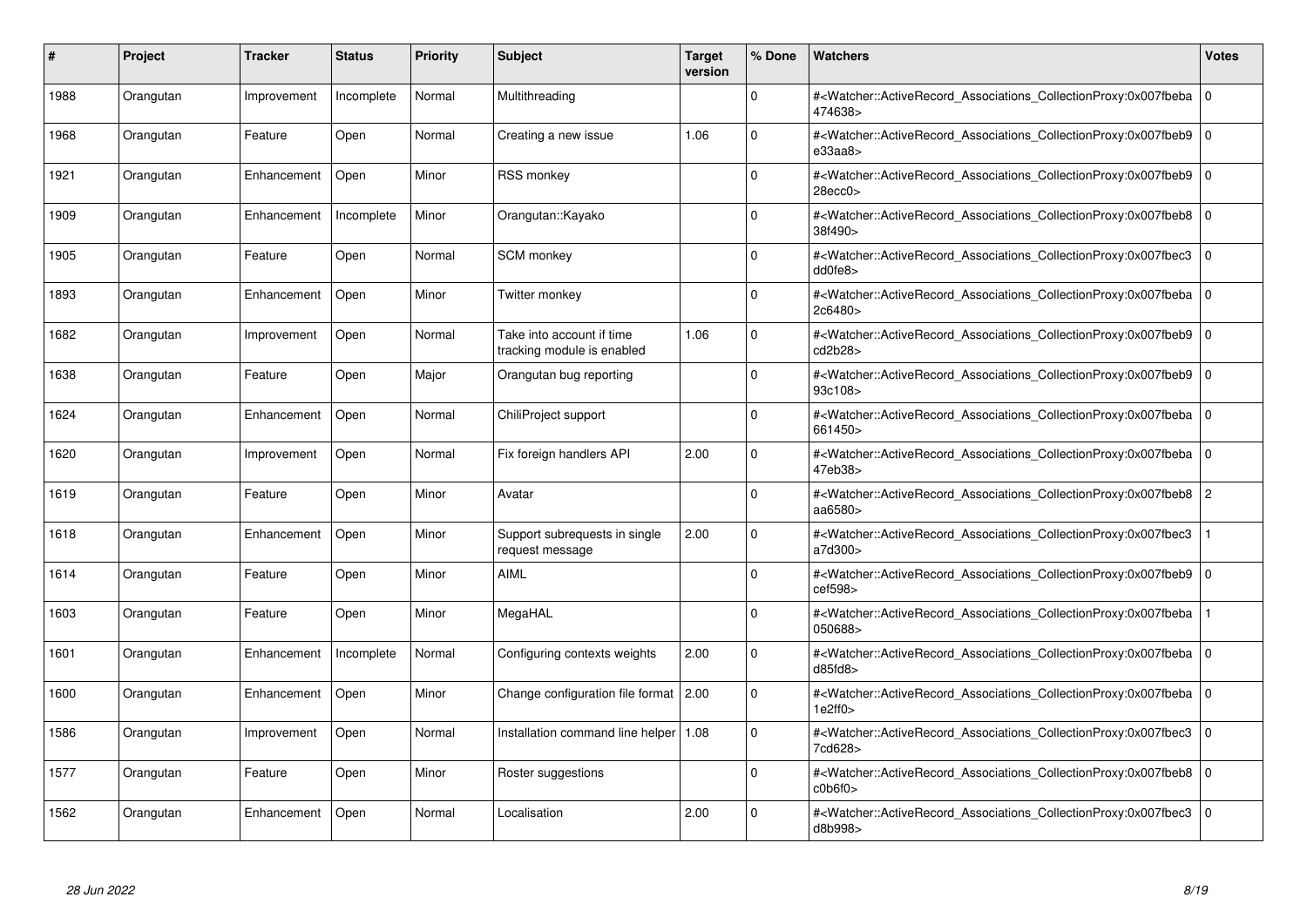| #    | Project   | <b>Tracker</b> | <b>Status</b> | <b>Priority</b> | <b>Subject</b>                                                                     | <b>Target</b><br>version | % Done      | <b>Watchers</b>                                                                                                                                   | <b>Votes</b>   |
|------|-----------|----------------|---------------|-----------------|------------------------------------------------------------------------------------|--------------------------|-------------|---------------------------------------------------------------------------------------------------------------------------------------------------|----------------|
| 1465 | Orangutan | Enhancement    | Open          | Minor           | Pagination                                                                         |                          | $\Omega$    | # <watcher::activerecord associations="" collectionproxy:0x007fbeba<br="">878fb8&gt;</watcher::activerecord>                                      | 0              |
| 1464 | Orangutan | Feature        | Open          | Minor           | Ability to see Orangutan logs for<br>a user                                        |                          | $\Omega$    | # <watcher::activerecord associations="" collectionproxy:0x007fbec3<br="">81ef78&gt;</watcher::activerecord>                                      |                |
| 1298 | Orangutan | Improvement    | Open          | Normal          | Context help for some<br>Orangutan messages                                        |                          | $\mathbf 0$ | # <watcher::activerecord associations="" collectionproxy:0x007fbec3<br="">bf94e0&gt;</watcher::activerecord>                                      | 0              |
| 1089 | Orangutan | Improvement    | Open          | Minor           | Migrate to contexts<br>dependencies/relations from<br>weights                      | 2.00                     | $\Omega$    | # <watcher::activerecord_associations_collectionproxy:0x007fbeb9<br>c19b28&gt;</watcher::activerecord_associations_collectionproxy:0x007fbeb9<br> | l O            |
| 1075 | Orangutan | Enhancement    | In Progress   | Minor           | Separate Orangutan core<br>(reusable bot code) from<br>Redmine code                | 2.00                     | $\Omega$    | # <watcher::activerecord associations="" collectionproxy:0x007fbeb9<br="">9646d0&gt;</watcher::activerecord>                                      | l O            |
| 1028 | Orangutan | Feature        | Incomplete    | Minor           | Recognizing English text<br>accidentally entered with<br>different keyboard layout |                          | $\Omega$    | # <watcher::activerecord associations="" collectionproxy:0x007fbeb8<br="">386b88&gt;</watcher::activerecord>                                      |                |
| 994  | Orangutan | Enhancement    | Open          | Minor           | Topics or response modes                                                           | 2.00                     | $\mathbf 0$ | # <watcher::activerecord associations="" collectionproxy:0x007fbeba<br="">1a6d70&gt;</watcher::activerecord>                                      | $\overline{0}$ |
| 984  | Orangutan | Feature        | Open          | Minor           | Survey context                                                                     |                          | $\Omega$    | # <watcher::activerecord_associations_collectionproxy:0x007fbeb8<br>9b8a88&gt;</watcher::activerecord_associations_collectionproxy:0x007fbeb8<br> | 0              |
| 974  | Orangutan | Enhancement    | Open          | Minor           | Rich text/formatting support                                                       | 2.00                     | $\Omega$    | # <watcher::activerecord_associations_collectionproxy:0x007fbeb9<br>489868&gt;</watcher::activerecord_associations_collectionproxy:0x007fbeb9<br> | 3              |
| 941  | Orangutan | Feature        | Open          | Minor           | Support Google calendar                                                            |                          | $\Omega$    | # <watcher::activerecord_associations_collectionproxy:0x007fbeba<br>d39ac0</watcher::activerecord_associations_collectionproxy:0x007fbeba<br>     | l O            |
| 936  | Orangutan | Improvement    | In Progress   | Normal          | Documentation                                                                      |                          | 30          | # <watcher::activerecord_associations_collectionproxy:0x007fbeba<br>851b20&gt;</watcher::activerecord_associations_collectionproxy:0x007fbeba<br> | 0              |
| 935  | Orangutan | Feature        | Open          | Minor           | Invalid keyboard layout<br>translator                                              |                          | $\Omega$    | # <watcher::activerecord_associations_collectionproxy:0x007fbeb8<br>b17e88&gt;</watcher::activerecord_associations_collectionproxy:0x007fbeb8<br> | 0              |
| 918  | Orangutan | Improvement    | Open          | Normal          | Profiler/optimization                                                              | 1.07                     | $\mathbf 0$ | # <watcher::activerecord_associations_collectionproxy:0x007fbeb9<br>e4f190&gt;</watcher::activerecord_associations_collectionproxy:0x007fbeb9<br> | l o            |
| 910  | Orangutan | Enhancement    | Open          | Minor           | Subjects or make Orangutan<br>remember issue id, project etc                       | 2.00                     | $\mathbf 0$ | # <watcher::activerecord associations="" collectionproxy:0x007fbeba<br="">4a3e88&gt;</watcher::activerecord>                                      | 0              |
| 892  | Orangutan | Feature        | Open          | Minor           | Tip of the day / Did you know<br>that?                                             |                          | $\Omega$    | # <watcher::activerecord associations="" collectionproxy:0x007fbeb9<br="">0b5930&gt;</watcher::activerecord>                                      | l O            |
| 863  | Orangutan | Feature        | Open          | Minor           | Personal TODO list                                                                 |                          | $\Omega$    | # <watcher::activerecord associations="" collectionproxy:0x007fbeba<br="">65f7e0&gt;</watcher::activerecord>                                      | $\overline{0}$ |
| 862  | Orangutan | Improvement    | Open          | Minor           | Support user first and last name<br>in requests                                    | 2.00                     | $\Omega$    | # <watcher::activerecord_associations_collectionproxy:0x007fbeb9<br>3c10c0</watcher::activerecord_associations_collectionproxy:0x007fbeb9<br>     | $\overline{0}$ |
| 605  | Orangutan | Feature        | Open          | Minor           | SVN monkey                                                                         |                          | $\Omega$    | # <watcher::activerecord_associations_collectionproxy:0x007fbeb9<br>6b6208&gt;</watcher::activerecord_associations_collectionproxy:0x007fbeb9<br> |                |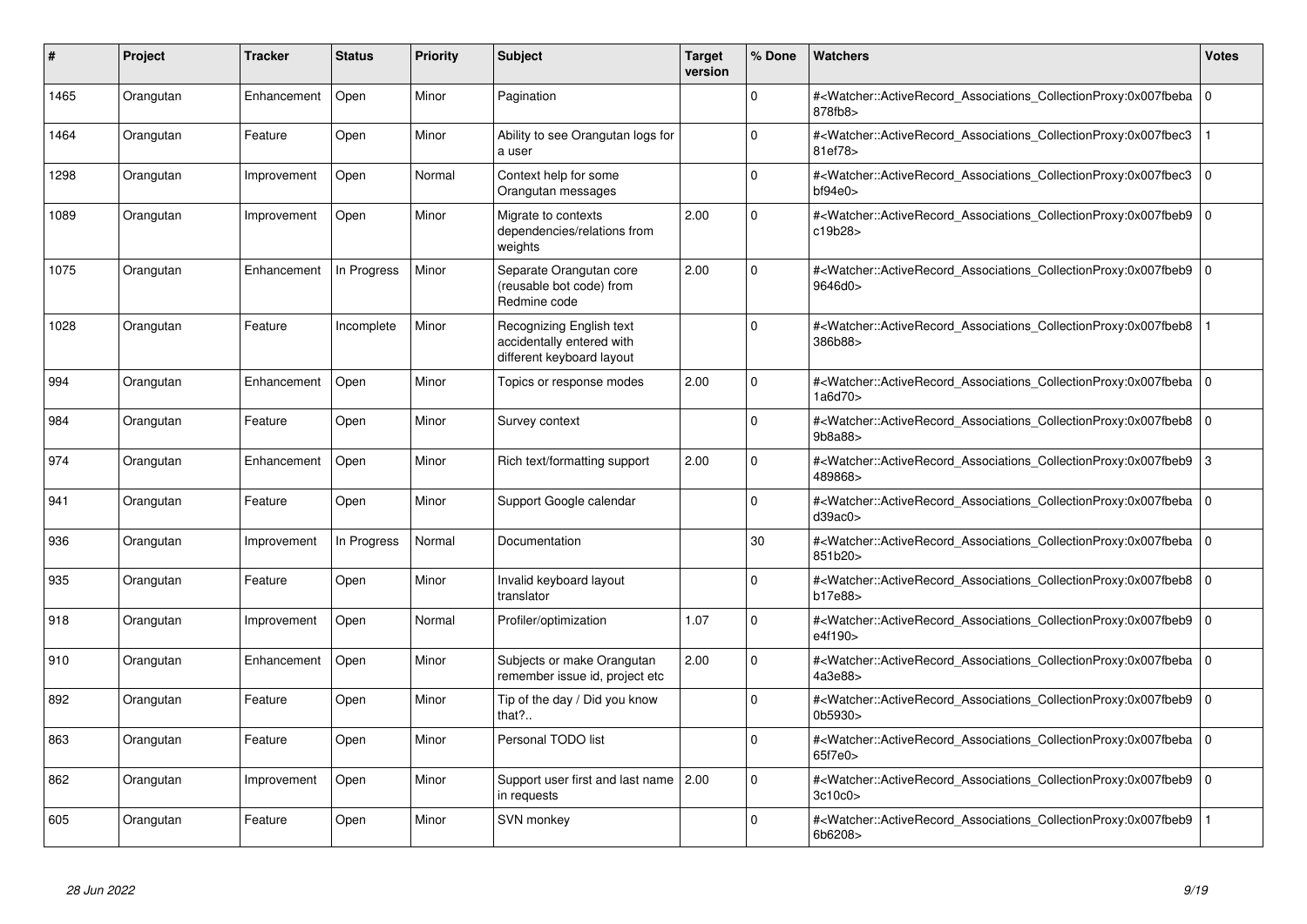| #    | Project                              | Tracker     | <b>Status</b> | <b>Priority</b> | <b>Subject</b>                                                        | <b>Target</b><br>version | % Done      | Watchers                                                                                                                                                     | <b>Votes</b>   |
|------|--------------------------------------|-------------|---------------|-----------------|-----------------------------------------------------------------------|--------------------------|-------------|--------------------------------------------------------------------------------------------------------------------------------------------------------------|----------------|
| 558  | Orangutan                            | Feature     | Open          | Minor           | Jokes context                                                         |                          | $\mathbf 0$ | # <watcher::activerecord_associations_collectionproxy:0x007fbeb8<br>cab308<sub>&gt;</sub></watcher::activerecord_associations_collectionproxy:0x007fbeb8<br> | $\overline{2}$ |
| 192  | Orangutan                            | Improvement | Open          | Major           | SQL optimization                                                      | 1.07                     | $\Omega$    | # <watcher::activerecord_associations_collectionproxy:0x007fbeba<br>546ed0&gt;</watcher::activerecord_associations_collectionproxy:0x007fbeba<br>            | l 0            |
| 128  | Orangutan                            | Feature     | Open          | Major           | Reminder, organizer and<br>scheduler                                  | 1.06                     | $\mathbf 0$ | # <watcher::activerecord_associations_collectionproxy:0x007fbeba 2<br=""  ="">3ec3a0</watcher::activerecord_associations_collectionproxy:0x007fbeba>         |                |
| 26   | Orangutan                            | Feature     | Open          | Normal          | It would be greate to have a<br>reminder                              | 1.06                     | $\mathbf 0$ | # <watcher::activerecord_associations_collectionproxy:0x007fbeba 0<br=""  ="">6491c0&gt;</watcher::activerecord_associations_collectionproxy:0x007fbeba>     |                |
| 1888 | Orangutan::Redmin<br>e               | Feature     | Open          | Normal          | Reuse past tasks                                                      |                          | $\Omega$    | # <watcher::activerecord_associations_collectionproxy:0x007fbebb 0<br=""  ="">400480&gt;</watcher::activerecord_associations_collectionproxy:0x007fbebb>     |                |
| 1704 | Orangutan::Redmin                    | Enhancement | Open          | Minor           | Notify about votes                                                    | 1.06                     | $\Omega$    | # <watcher::activerecord_associations_collectionproxy:0x007fbeb9 0<br="">d5e588&gt;</watcher::activerecord_associations_collectionproxy:0x007fbeb9>          |                |
| 1680 | Orangutan::Redmin                    | Bug         | Open          | Normal          | <b>Cancelling Comment context</b>                                     |                          | $\mathbf 0$ | # <watcher::activerecord_associations_collectionproxy:0x007fbebaf 0<br=""  ="">98a78&gt;</watcher::activerecord_associations_collectionproxy:0x007fbebaf>    |                |
| 1678 | Orangutan::Redmin<br>e               | Improvement | Open          | Normal          | Suggest changing issue when<br>default issue is closed                | 1.07                     | $\mathbf 0$ | # <watcher::activerecord_associations_collectionproxy:0x007fbeb8 0<br="">bfd708</watcher::activerecord_associations_collectionproxy:0x007fbeb8>              |                |
| 1622 | Orangutan::Redmin<br>e               | Improvement | Incomplete    | Normal          | Support rest_hours column                                             |                          | $\Omega$    | # <watcher::activerecord_associations_collectionproxy:0x007fbeb9 0<br="">723010&gt;</watcher::activerecord_associations_collectionproxy:0x007fbeb9>          |                |
| 1616 | Orangutan::Redmin<br>e               | Enhancement | Open          | Normal          | Redmine notification for<br>changes made in Orangutan                 | 1.08                     | $\mathbf 0$ | # <watcher::activerecord_associations_collectionproxy:0x007fbeba<br>8941a0&gt;</watcher::activerecord_associations_collectionproxy:0x007fbeba<br>            |                |
| 1615 | Orangutan::Redmin<br>e               | Improvement | Open          | Minor           | Notify assignee when new<br>watcher is added                          | 1.06                     | $\mathbf 0$ | # <watcher::activerecord_associations_collectionproxy:0x007fbeb8<br>3b9d30&gt;</watcher::activerecord_associations_collectionproxy:0x007fbeb8<br>            |                |
| 1613 | Orangutan::Redmin<br>e               | <b>Bug</b>  | Open          | Normal          | Guarantee that a notification will   1.08<br>come to end user         |                          | $\Omega$    | # <watcher::activerecord_associations_collectionproxy:0x007fbeb9<br>efce30&gt;</watcher::activerecord_associations_collectionproxy:0x007fbeb9<br>            |                |
| 1609 | Orangutan::Redmin                    | Improvement | Open          | Normal          | Use text similarity score when<br>suggesting renaming or<br>replacing | 1.07                     | $\Omega$    | # <watcher::activerecord_associations_collectionproxy:0x007fbec3 0<br="">625578&gt;</watcher::activerecord_associations_collectionproxy:0x007fbec3>          |                |
| 1604 | Orangutan::Redmin                    | Improvement | Open          | Normal          | Notify also about other<br>important events on subscribed<br>projects | 1.06                     | $\Omega$    | # <watcher::activerecord_associations_collectionproxy:0x007fbeb9 0<br=""  ="">6223c8&gt;</watcher::activerecord_associations_collectionproxy:0x007fbeb9>     |                |
| 1602 | Orangutan::Redmin                    | Improvement | Open          | Major           | Textile support                                                       | 1.07                     | $\mathbf 0$ | # <watcher::activerecord_associations_collectionproxy:0x007fbeba 0<br="">6550b0&gt;</watcher::activerecord_associations_collectionproxy:0x007fbeba>          |                |
| 1597 | Orangutan::Redmin                    | Improvement | Open          | Normal          | Support Redmine 1.1.0 "No<br>events"                                  | 1.08                     | $\Omega$    | # <watcher::activerecord_associations_collectionproxy:0x007fbeba 0<br="">2b2f70&gt;</watcher::activerecord_associations_collectionproxy:0x007fbeba>          |                |
| 1596 | Orangutan::Redmin   Enhancement<br>e |             | Open          | Minor           | PostgreSQL                                                            | 1.08                     | 0           | # <watcher::activerecord_associations_collectionproxy:0x007fbec3 0<br="">9c2898&gt;</watcher::activerecord_associations_collectionproxy:0x007fbec3>          |                |
| 1466 | Orangutan::Redmin<br>e               | Improvement | Open          | Normal          | Hyperlinks in notifications                                           |                          | $\mathbf 0$ | # <watcher::activerecord_associations_collectionproxy:0x007fbec1 0<br="">ad1600&gt;</watcher::activerecord_associations_collectionproxy:0x007fbec1>          |                |
| 1352 | Orangutan::Redmin                    | Feature     | Open          | Minor           | Start date changing                                                   | 1.07                     | 0           | # <watcher::activerecord_associations_collectionproxy:0x007fbec7 0<br="">6b9d00&gt;</watcher::activerecord_associations_collectionproxy:0x007fbec7>          |                |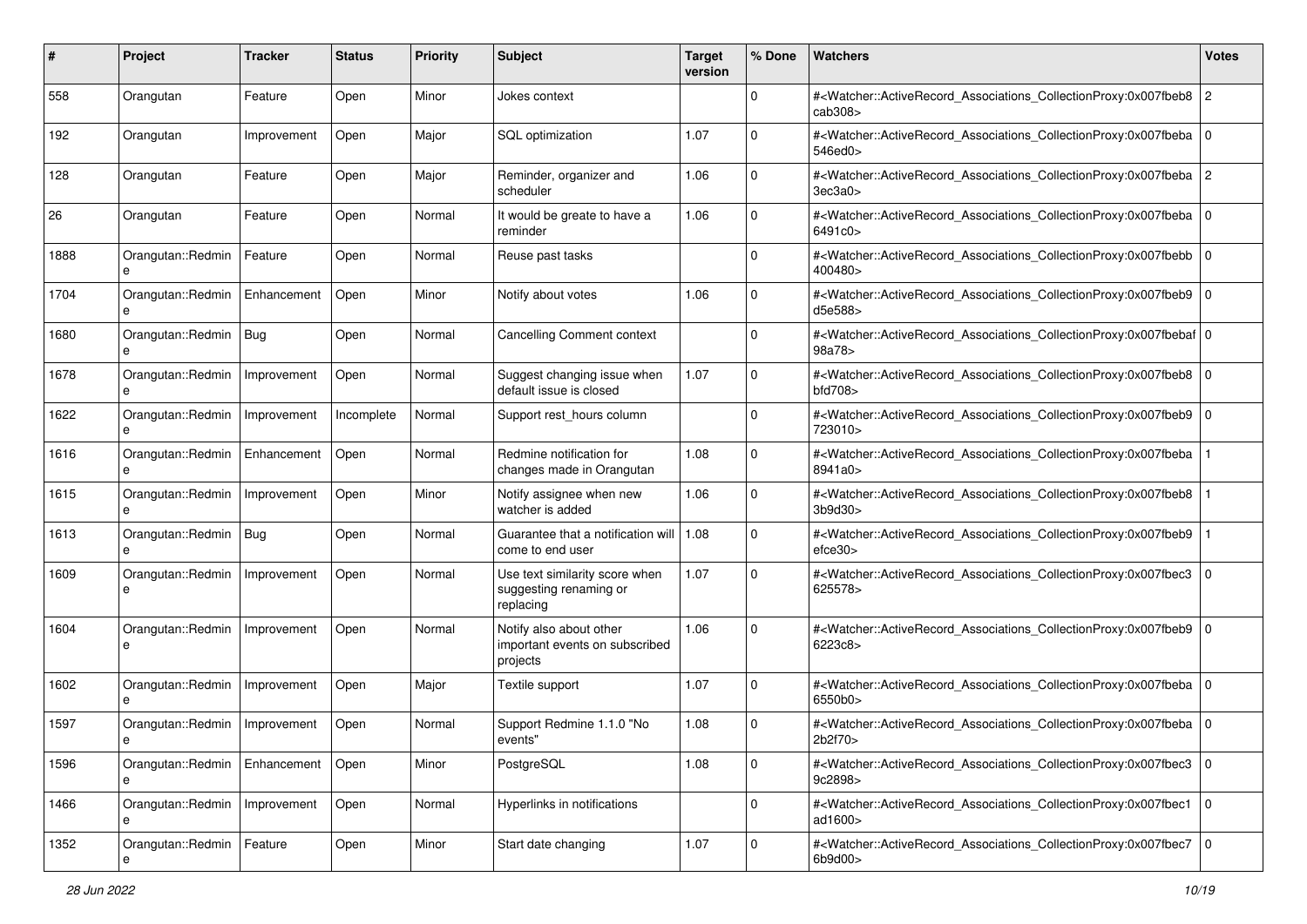| #    | Project                              | Tracker     | <b>Status</b> | <b>Priority</b> | <b>Subject</b>                                                      | <b>Target</b><br>version | % Done   | <b>Watchers</b>                                                                                                                                           | <b>Votes</b>   |
|------|--------------------------------------|-------------|---------------|-----------------|---------------------------------------------------------------------|--------------------------|----------|-----------------------------------------------------------------------------------------------------------------------------------------------------------|----------------|
| 1337 | Orangutan::Redmin<br>e               | Feature     | Incomplete    | Minor           | Automatic time tracking                                             |                          | $\Omega$ | # <watcher::activerecord associations="" collectionproxy:0x007fbec0<br="">3ed858&gt;</watcher::activerecord>                                              | $\Omega$       |
| 1159 | Orangutan::Redmin<br>e               | Improvement | Open          | Minor           | Support using numbers for<br>project list                           |                          | $\Omega$ | # <watcher::activerecord_associations_collectionproxy:0x007fbec7<br>6ce958&gt;</watcher::activerecord_associations_collectionproxy:0x007fbec7<br>         | $\mathbf 0$    |
| 1107 | Orangutan::Redmin<br>e               | Improvement | Open          | Minor           | Change default<br>project/issue/activity if no task is<br>available |                          | $\Omega$ | # <watcher::activerecord associations="" collectionproxy:0x007fbec0<br="">4f31f8&gt;</watcher::activerecord>                                              | $\overline{0}$ |
| 1104 | Orangutan::Redmin<br>e               | Feature     | Incomplete    | Minor           | Automatic overtime tracking                                         |                          | $\Omega$ | # <watcher::activerecord_associations_collectionproxy:0x007fbec0<br>c7f4d0</watcher::activerecord_associations_collectionproxy:0x007fbec0<br>             | $\Omega$       |
| 1083 | Orangutan::Redmin<br>e               | Feature     | Open          | Minor           | Help context(s) for Redmine text   $1.08$<br>formatting syntax      |                          | $\Omega$ | # <watcher::activerecord associations="" collectionproxy:0x007fbec1<br="">867478&gt;</watcher::activerecord>                                              | $\mathbf 0$    |
| 1076 | Orangutan::Redmin<br>e               | Feature     | Open          | Minor           | Due date setting context                                            | 1.07                     | $\Omega$ | # <watcher::activerecord_associations_collectionproxy:0x007fbec1<br>a67bd8</watcher::activerecord_associations_collectionproxy:0x007fbec1<br>             | $\Omega$       |
| 1051 | Orangutan::Redmin<br>e               | Improvement | Open          | Minor           | Allow applying only some tasks<br>by number from suggested list     | 1.08                     | $\Omega$ | # <watcher::activerecord associations="" collectionproxy:0x007fbec1<br="">a2f080&gt;</watcher::activerecord>                                              | $\mathbf 0$    |
| 1040 | Orangutan::Redmin<br>e               | Enhancement | Open          | Normal          | Support all Redmine notification<br>types                           | 1.06                     | $\Omega$ | # <watcher::activerecord associations="" collectionproxy:0x007fbec1<br="">37c530&gt;</watcher::activerecord>                                              | $\mathbf 0$    |
| 1038 | Orangutan::Redmin<br>e               | Improvement | Open          | Minor           | More flexible syntax for adding<br>past tasks/entries               |                          | $\Omega$ | # <watcher::activerecord_associations_collectionproxy:0x007fbec0<br>070ef0&gt;</watcher::activerecord_associations_collectionproxy:0x007fbec0<br>         | $\Omega$       |
| 1029 | Orangutan::Redmin                    | Improvement | Open          | Minor           | Respect user's Redmine<br>notifications settings                    | 1.06                     | $\Omega$ | # <watcher::activerecord_associations_collectionproxy:0x007fbec7f 0<br=""  ="">74918&gt;</watcher::activerecord_associations_collectionproxy:0x007fbec7f> |                |
| 1022 | Orangutan::Redmin<br>e               | Feature     | Incomplete    | Minor           | Changing issue status<br>depending on user presence                 |                          | $\Omega$ | # <watcher::activerecord_associations_collectionproxy:0x007fbec1<br>35c528&gt;</watcher::activerecord_associations_collectionproxy:0x007fbec1<br>         | $\Omega$       |
| 973  | Orangutan::Redmin<br>e               | Improvement | Open          | Minor           | Issue description change<br>notification                            | 1.08                     | $\Omega$ | # <watcher::activerecord_associations_collectionproxy:0x007fbec1<br>c15390&gt;</watcher::activerecord_associations_collectionproxy:0x007fbec1<br>         | $\Omega$       |
| 971  | Orangutan::Redmin<br>e               | Improvement | Incomplete    | Minor           | Confirm before taking text as a<br>task/entry description           |                          | $\Omega$ | # <watcher::activerecord associations="" collectionproxy:0x007fbec0<br="">a0d238&gt;</watcher::activerecord>                                              |                |
| 969  | Orangutan::Redmin<br>e               | Feature     | Open          | Minor           | Editing comments                                                    | 1.08                     | $\Omega$ | # <watcher::activerecord_associations_collectionproxy:0x007fbec0<br>519d30&gt;</watcher::activerecord_associations_collectionproxy:0x007fbec0<br>         | $\overline{2}$ |
| 895  | Orangutan::Redmin<br>e               | Feature     | Open          | Normal          | Changing custom fields and<br>other issue properties                | 1.07                     | $\Omega$ | # <watcher::activerecord associations="" collectionproxy:0x007fbec1<br="">e78f38&gt;</watcher::activerecord>                                              |                |
| 864  | Orangutan::Redmin                    | Enhancement | Open          | Normal          | Custom issues list format                                           | 1.07                     | $\Omega$ | # <watcher::activerecord_associations_collectionproxy:0x007fbec0<br>16f6a8</watcher::activerecord_associations_collectionproxy:0x007fbec0<br>             | $\Omega$       |
| 512  | Orangutan::Redmin<br>e               | Improvement | In Progress   | Normal          | Detect lunch time when<br>suggesting tasks                          | 1.07                     | 50       | # <watcher::activerecord associations="" collectionproxy:0x007fbec0<br="">37a358&gt;</watcher::activerecord>                                              | 3              |
| 230  | Orangutan::Redmin<br>e               | Feature     | Open          | Minor           | Starting task/time entry and new<br>issue at the same time          |                          | $\Omega$ | # <watcher::activerecord_associations_collectionproxy:0x007fbec0<br>e755c8&gt;</watcher::activerecord_associations_collectionproxy:0x007fbec0<br>         | 3              |
| 215  | Orangutan::Redmin   Enhancement<br>e |             | Incomplete    | Minor           | Support issue subject as an<br>answer to the issue questions        |                          | $\Omega$ | # <watcher::activerecord_associations_collectionproxy:0x007fbec1<br>bf7750&gt;</watcher::activerecord_associations_collectionproxy:0x007fbec1<br>         | $\Omega$       |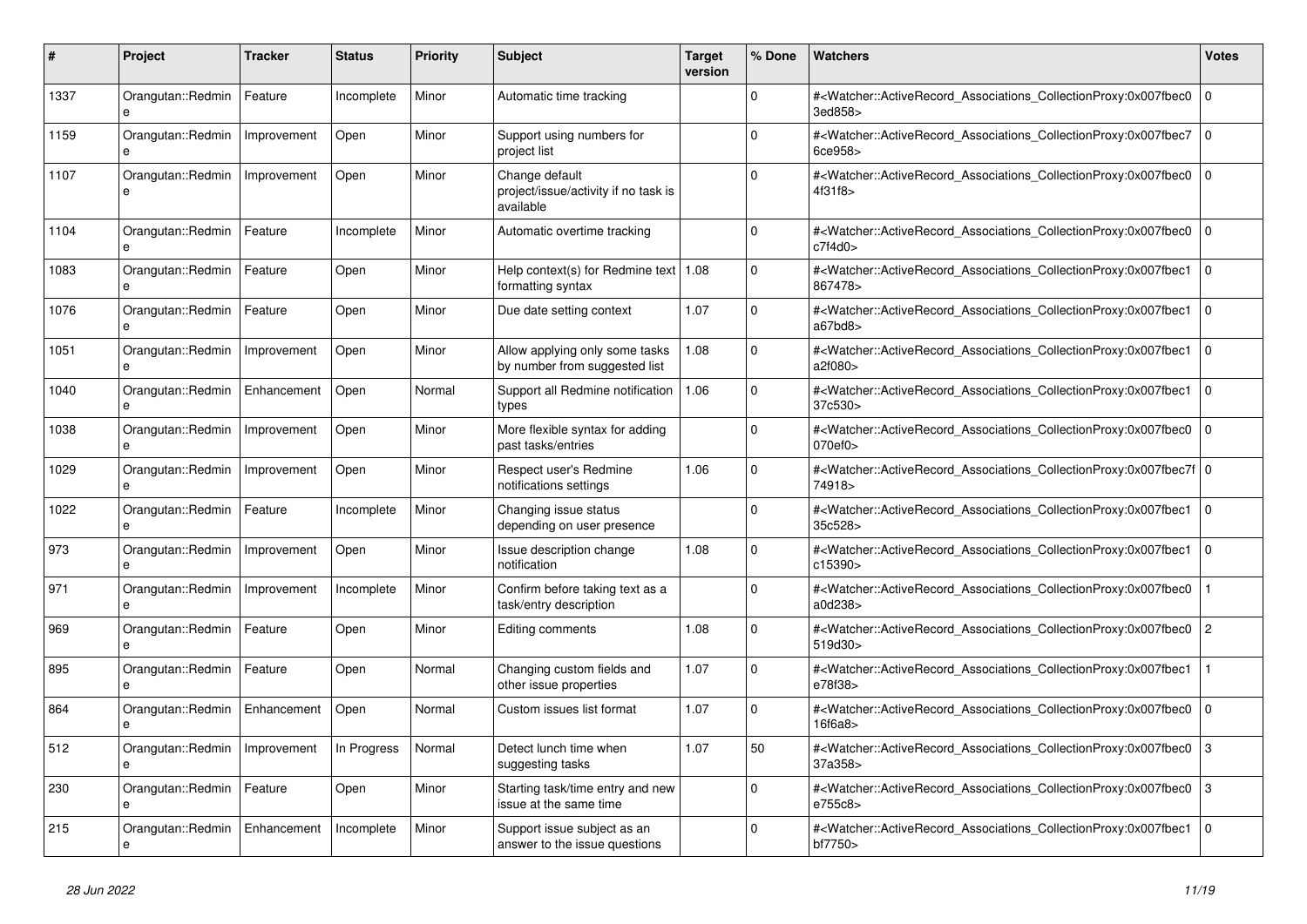| #    | <b>Project</b>                    | Tracker     | <b>Status</b>         | <b>Priority</b> | <b>Subject</b>                                                                      | <b>Target</b><br>version | % Done      | <b>Watchers</b>                                                                                                                                    | <b>Votes</b>   |
|------|-----------------------------------|-------------|-----------------------|-----------------|-------------------------------------------------------------------------------------|--------------------------|-------------|----------------------------------------------------------------------------------------------------------------------------------------------------|----------------|
| 189  | Orangutan::Redmin<br>e            | Improvement | Open                  | Minor           | Avoid taking text as a comment<br>for the task                                      |                          | $\Omega$    | # <watcher::activerecord_associations_collectionproxy:0x007fbec1f<br>461b8&gt;</watcher::activerecord_associations_collectionproxy:0x007fbec1f<br> |                |
| 184  | Orangutan::Redmin<br>e            | Feature     | Open                  | Minor           | Notifying about due date and<br>hours                                               | 1.07                     | $\Omega$    | # <watcher::activerecord associations="" collectionproxy:0x007fbec1<br="">ec1508&gt;</watcher::activerecord>                                       | $\overline{2}$ |
| 181  | Orangutan::Redmin<br>$\mathbf{a}$ | Feature     | Open                  | Normal          | Changing issue priority                                                             | 1.07                     | $\Omega$    | # <watcher::activerecord associations="" collectionproxy:0x007fbec1<br="">98d230&gt;</watcher::activerecord>                                       |                |
| 180  | Orangutan::Redmin                 | Feature     | Open                  | Normal          | Issue status changing                                                               | 1.07                     | $\Omega$    | # <watcher::activerecord_associations_collectionproxy:0x007fbec1<br>dc0c08</watcher::activerecord_associations_collectionproxy:0x007fbec1<br>      | 3              |
| 170  | Orangutan::Redmin<br>e            | Feature     | Open                  | Minor           | <b>Issue creation</b>                                                               | 1.06                     | $\Omega$    | # <watcher::activerecord_associations_collectionproxy:0x007fbec1<br>72aec0&gt;</watcher::activerecord_associations_collectionproxy:0x007fbec1<br>  | $\overline{2}$ |
| 124  | Orangutan::Redmin                 | Feature     | Open                  | Minor           | Let users specify what they did<br>during a break by answering on<br>break question |                          | $\Omega$    | # <watcher::activerecord associations="" collectionproxy:0x007fbec7<br="">808f58&gt;</watcher::activerecord>                                       | 3              |
| 20   | Orangutan::Redmin<br>e            | Feature     | Open                  | Minor           | Let user specify what he did<br>during a break                                      |                          | $\Omega$    | # <watcher::activerecord_associations_collectionproxy:0x007fbec1<br>075300&gt;</watcher::activerecord_associations_collectionproxy:0x007fbec1<br>  | $\Omega$       |
| 2378 | <b>Project Alias</b>              | Bug         | In Progress           | Major           | Compatibility to Redmine 3.0.1                                                      | 0.1.1                    | 100         | # <watcher::activerecord_associations_collectionproxy:0x007fbec1<br>031d58&gt;</watcher::activerecord_associations_collectionproxy:0x007fbec1<br>  | $\mathbf 0$    |
| 2341 | <b>Project Alias</b>              | Patch       | Under<br>Verification | Normal          | Underscore support for<br>Redmine                                                   | 0.1.1                    | $\mathbf 0$ | # <watcher::activerecord associations="" collectionproxy:0x007fbec7<br="">366518&gt;</watcher::activerecord>                                       | l o            |
| 1985 | <b>Project Alias</b>              | Patch       | Deferred              | Normal          | Redmine.pm for Git supporting<br>project-aliases                                    |                          | $\Omega$    | # <watcher::activerecord_associations_collectionproxy:0x007fbec6<br>ee9170&gt;</watcher::activerecord_associations_collectionproxy:0x007fbec6<br>  | $\mathbf 0$    |
| 2441 | <b>Project Sections</b>           | Improvement | Incomplete            | Minor           | Option to collapse section                                                          |                          | $\Omega$    | # <watcher::activerecord associations="" collectionproxy:0x007fbec7<br="">002818&gt;</watcher::activerecord>                                       | $\mathbf{0}$   |
| 2401 | <b>Project Sections</b>           | Improvement | Open                  | Normal          | Section support for Extended<br><b>Fields</b>                                       |                          | $\Omega$    | # <watcher::activerecord associations="" collectionproxy:0x007fbec7<br="">334748&gt;</watcher::activerecord>                                       | $\mathbf 0$    |
| 2346 | <b>Project Sections</b>           | Bug         | Incomplete            | Normal          | Project list shifts when there are<br>more text in sidebar                          |                          | $\Omega$    | # <watcher::activerecord_associations_collectionproxy:0x007fbec7<br>1a5ee0</watcher::activerecord_associations_collectionproxy:0x007fbec7<br>      | $\Omega$       |
| 2315 | <b>Project Sections</b>           | Feature     | Incomplete            | Normal          | Allow Projects to Appear in<br><b>Multiple Sections</b>                             |                          | $\Omega$    | # <watcher::activerecord associations="" collectionproxy:0x007fbec6=""  <br="">ce1dc8</watcher::activerecord>                                      | $\mathbf 0$    |
| 2219 | <b>Project Sections</b>           | Feature     | Open                  | Normal          | Wiki rule for section                                                               |                          | $\Omega$    | # <watcher::activerecord associations="" collectionproxy:0x007fbec6<br="">ab11e8</watcher::activerecord>                                           | $\mathbf 0$    |
| 2214 | <b>Project Sections</b>           | Feature     | Incomplete            | Normal          | Featured and disregarded<br>projects                                                |                          | $\Omega$    | # <watcher::activerecord_associations_collectionproxy:0x007fbec6<br>8b6e60</watcher::activerecord_associations_collectionproxy:0x007fbec6<br>      | $\Omega$       |
| 2327 | <b>Project Settings</b>           | <b>Bug</b>  | New                   | Normal          | visual styles of sections are not<br>applied                                        |                          | $\Omega$    | # <watcher::activerecord associations="" collectionproxy:0x007fbec6<br="">6d1c08&gt;</watcher::activerecord>                                       | $\mathbf 0$    |
| 2131 | <b>Project Settings</b>           | Feature     | In Progress           | Normal          | Redmine 2 / Rails 3<br>compatibility                                                |                          | 80          | # <watcher::activerecord_associations_collectionproxy:0x007fbec5<br>ca98e8&gt;</watcher::activerecord_associations_collectionproxy:0x007fbec5<br>  | $\overline{c}$ |
| 2431 | Projects                          | Improvement | New                   | Normal          | Fix location of known hosts for<br>www-data                                         |                          | $\Omega$    | # <watcher::activerecord_associations_collectionproxy:0x007fbec5<br>0d61b0&gt;</watcher::activerecord_associations_collectionproxy:0x007fbec5<br>  | $\Omega$       |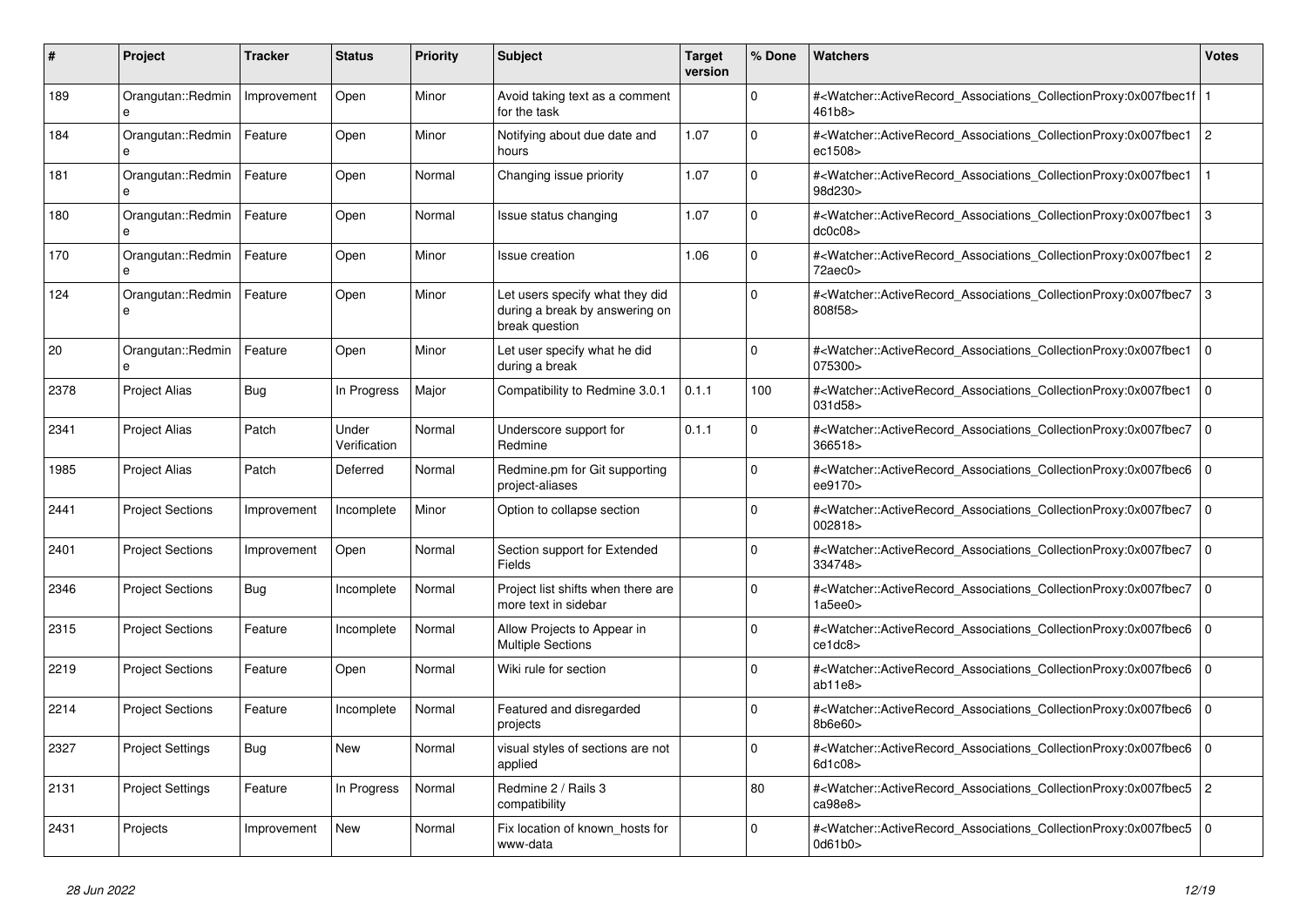| #    | Project  | <b>Tracker</b> | <b>Status</b> | <b>Priority</b> | <b>Subject</b>                                            | <b>Target</b><br>version | % Done   | Watchers                                                                                                                                                 | <b>Votes</b> |
|------|----------|----------------|---------------|-----------------|-----------------------------------------------------------|--------------------------|----------|----------------------------------------------------------------------------------------------------------------------------------------------------------|--------------|
| 2416 | Projects | Feature        | <b>New</b>    | Normal          | <b>Starred issues</b>                                     |                          | $\Omega$ | # <watcher::activerecord associations="" collectionproxy:0x007fbec5<br="">445030&gt;</watcher::activerecord>                                             | $\mathbf 0$  |
| 2406 | Projects | Feature        | Open          | Minor           | List of forks for projects                                |                          | $\Omega$ | # <watcher::activerecord associations="" collectionproxy:0x007fbec5=""  <br="">072d18&gt;</watcher::activerecord>                                        | $\mathbf 0$  |
| 2400 | Projects | Support        | <b>New</b>    | Normal          | Redmine < 3.x clean up                                    |                          | $\Omega$ | # <watcher::activerecord_associations_collectionproxy:0x00557da9 0<br="">143238&gt;</watcher::activerecord_associations_collectionproxy:0x00557da9>      |              |
| 2399 | Projects | Support        | New           | Normal          | ChiliProject cleanup                                      |                          | $\Omega$ | # <watcher::activerecord 0<br="" associations="" collectionproxy:0x00557da8=""  ="">d94010&gt;</watcher::activerecord>                                   |              |
| 2179 | Projects | Feature        | Incomplete    | Normal          | Pingbacks and trackbacks                                  |                          | $\Omega$ | # <watcher::activerecord_associations_collectionproxy:0x00557da5 0<br=""  ="">d2c918&gt;</watcher::activerecord_associations_collectionproxy:0x00557da5> |              |
| 2157 | Projects | Feature        | Open          | Normal          | Short activity messages                                   |                          | $\Omega$ | # <watcher::activerecord_associations_collectionproxy:0x00557da5 0<br=""  ="">b4f9b0&gt;</watcher::activerecord_associations_collectionproxy:0x00557da5> |              |
| 2108 | Projects | <b>Bug</b>     | Open          | Normal          | Weird export "button"                                     |                          | $\Omega$ | # <watcher::activerecord 0<br="" associations="" collectionproxy:0x00557da6=""  ="">3d8960&gt;</watcher::activerecord>                                   |              |
| 2106 | Projects | Improvement    | Incomplete    | Minor           | Gravatar upload                                           |                          | $\Omega$ | # <watcher::activerecord_associations_collectionproxy:0x00557da5 0<br=""  ="">f19bb8</watcher::activerecord_associations_collectionproxy:0x00557da5>     |              |
| 2086 | Projects | Improvement    | Incomplete    | Minor           | Latest stable version                                     |                          | $\Omega$ | # <watcher::activerecord 0<br="" associations="" collectionproxy:0x00557da5=""  ="">96bae0&gt;</watcher::activerecord>                                   |              |
| 2080 | Projects | Enhancement    | <b>New</b>    | Normal          | <b>Turkish translation</b>                                |                          | $\Omega$ | # <watcher::activerecord 0<br="" associations="" collectionproxy:0x00557da5=""  ="">641ae0&gt;</watcher::activerecord>                                   |              |
| 2037 | Projects | Improvement    | Open          | Minor           | Completeness bars on start<br>page                        |                          | $\Omega$ | # <watcher::activerecord_associations_collectionproxy:0x00557da5 0<br=""  ="">0d7028&gt;</watcher::activerecord_associations_collectionproxy:0x00557da5> |              |
| 2036 | Projects | Enhancement    | Open          | Minor           | Global news                                               |                          | $\Omega$ | # <watcher::activerecord associations="" collectionproxy:0x007fbeb9<br="">de86e8</watcher::activerecord>                                                 | $\mathbf 0$  |
| 2032 | Projects | Improvement    | Open          | Minor           | Quick way to submit Orangutan<br>omission                 |                          | $\Omega$ | # <watcher::activerecord associations="" collectionproxy:0x007fbeba<br="">3b7498&gt;</watcher::activerecord>                                             | 0            |
| 2031 | Projects | Improvement    | Open          | Minor           | News sidebar                                              |                          | $\Omega$ | # <watcher::activerecord_associations_collectionproxy:0x007fbec3<br>c94c88&gt;</watcher::activerecord_associations_collectionproxy:0x007fbec3<br>        | $\Omega$     |
| 2021 | Projects | Improvement    | Incomplete    | Major           | Spam protect                                              |                          | $\Omega$ | # <watcher::activerecord associations="" collectionproxy:0x007fbeb9=""  <br="">bccff8</watcher::activerecord>                                            | $\mathbf 0$  |
| 1990 | Projects | Improvement    | Incomplete    | Minor           | anti notificatin spam - fine<br>grained mail distribution |                          | $\Omega$ | # <watcher::activerecord_associations_collectionproxy:0x007fbec3<br>b935a0&gt;</watcher::activerecord_associations_collectionproxy:0x007fbec3<br>        |              |
| 1989 | Projects | Bug            | In Progress   | Normal          | Кирилиця в рекламі                                        |                          | 90       | # <watcher::activerecord 0<br="" associations="" collectionproxy:0x007fbeba=""  ="">e05418&gt;</watcher::activerecord>                                   |              |
| 1987 | Projects | Feature        | Incomplete    | Normal          | Attachment resize                                         |                          | $\Omega$ | # <watcher::activerecord associations="" collectionproxy:0x007fbeb8<br="">4712c8&gt;</watcher::activerecord>                                             | $\mathbf 0$  |
| 1969 | Projects | Improvement    | Open          | Normal          | Vote plugin                                               |                          | $\Omega$ | # <watcher::activerecord associations="" collectionproxy:0x007fbeb9=""  <br="">70b938&gt;</watcher::activerecord>                                        | $\mathbf 0$  |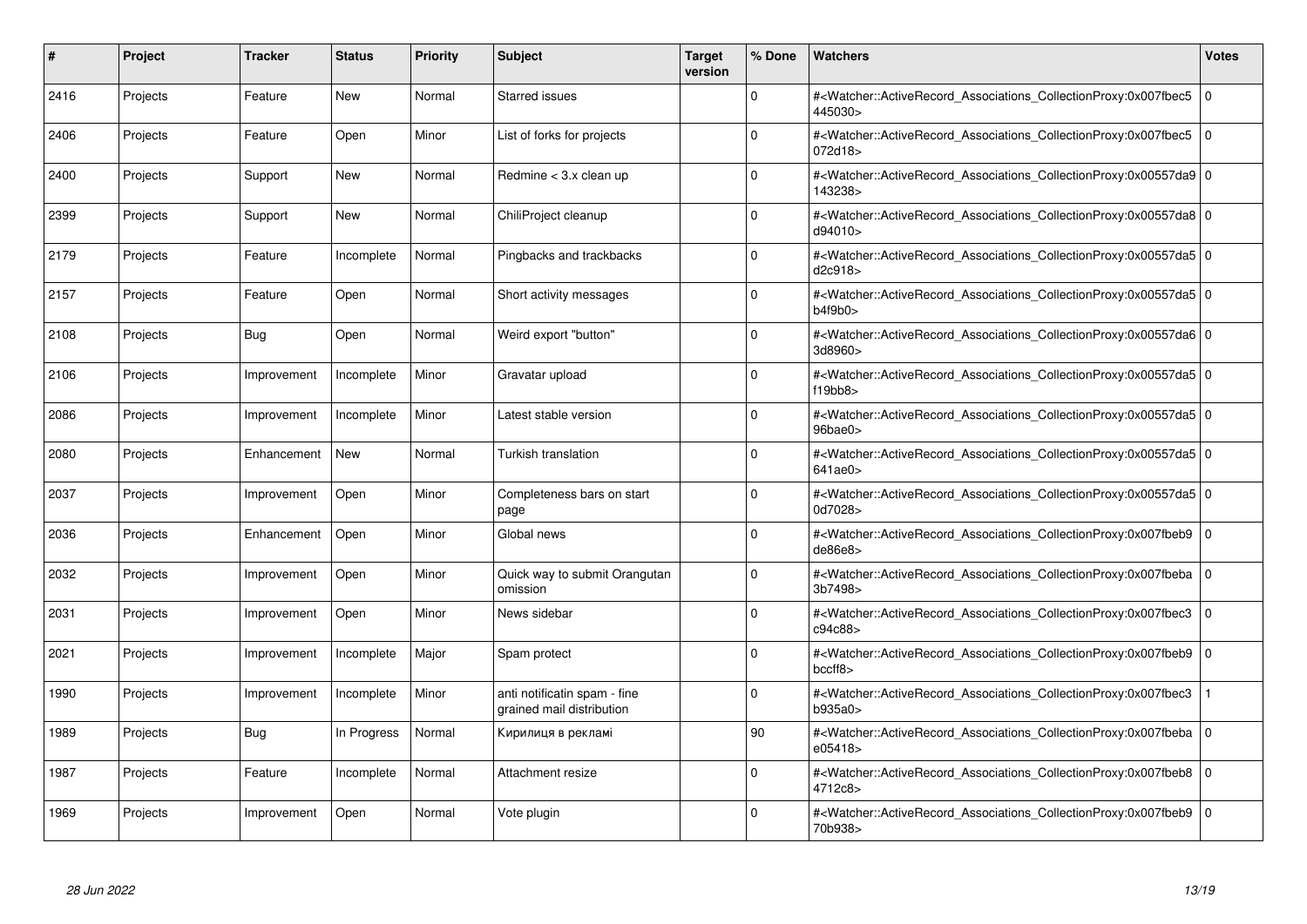| #    | Project  | <b>Tracker</b> | <b>Status</b> | <b>Priority</b> | <b>Subject</b>                                   | <b>Target</b><br>version | % Done      | Watchers                                                                                                                                                 | <b>Votes</b>   |
|------|----------|----------------|---------------|-----------------|--------------------------------------------------|--------------------------|-------------|----------------------------------------------------------------------------------------------------------------------------------------------------------|----------------|
| 1963 | Projects | Feature        | Open          | Minor           | Issues/messages count                            |                          | $\Omega$    | # <watcher::activerecord_associations_collectionproxy:0x007fbeba<br>2dfa98</watcher::activerecord_associations_collectionproxy:0x007fbeba<br>            | $\Omega$       |
| 1948 | Projects | Feature        | Open          | Minor           | Testimonials / Used by                           |                          | $\Omega$    | # <watcher::activerecord 0<br="" associations="" collectionproxy:0x007fbeba=""  ="">27e680&gt;</watcher::activerecord>                                   |                |
| 1910 | Projects | Support        | Open          | Major           | Users verification                               |                          | $\Omega$    | # <watcher::activerecord_associations_collectionproxy:0x007fbeba<br>4de718&gt;</watcher::activerecord_associations_collectionproxy:0x007fbeba<br>        | $\mathbf 0$    |
| 1891 | Projects | Improvement    | Open          | Normal          | Add BASH & Perl CodeRay<br>scanners              |                          | $\Omega$    | # <watcher::activerecord_associations_collectionproxy:0x007fbeb9 0<br=""  ="">6fe008&gt;</watcher::activerecord_associations_collectionproxy:0x007fbeb9> |                |
| 1868 | Projects | Feature        | Reopened      | Minor           | Author in Google search results                  |                          | 80          | # <watcher::activerecord associations="" collectionproxy:0x007fbeb9<br="">d4ad08&gt;</watcher::activerecord>                                             | l 0            |
| 1867 | Projects | Feature        | Incomplete    | Minor           | Textile draft                                    |                          | $\Omega$    | # <watcher::activerecord 0<br="" associations="" collectionproxy:0x007fbeb8=""  ="">e80d68&gt;</watcher::activerecord>                                   |                |
| 1853 | Projects | Support        | Open          | Normal          | Customizer                                       |                          | $\Omega$    | # <watcher::activerecord_associations_collectionproxy:0x007fbeba<br>30d920&gt;</watcher::activerecord_associations_collectionproxy:0x007fbeba<br>        | l o            |
| 1837 | Projects | Feature        | Open          | Insignificant   | Andriy is now working on                         |                          | $\Omega$    | # <watcher::activerecord_associations_collectionproxy:0x007fbebb 0<br=""  ="">1b4320&gt;</watcher::activerecord_associations_collectionproxy:0x007fbebb> |                |
| 1831 | Projects | Feature        | Incomplete    | Minor           | Automatically include mail<br>conversations      |                          | $\Omega$    | # <watcher::activerecord associations="" collectionproxy:0x007fbeba<br="">79aa88&gt;</watcher::activerecord>                                             | l O            |
| 1829 | Projects | Feature        | Open          | Normal          | A project generator from<br>templates            |                          | $\Omega$    | # <watcher::activerecord_associations_collectionproxy:0x007fbeb8 0<br="">8f4750&gt;</watcher::activerecord_associations_collectionproxy:0x007fbeb8>      |                |
| 1804 | Projects | Feature        | Incomplete    | Insignificant   | Arrows (or similar solution) for<br>project menu |                          | $\Omega$    | # <watcher::activerecord_associations_collectionproxy:0x007fbeb8 0<br="">b52650&gt;</watcher::activerecord_associations_collectionproxy:0x007fbeb8>      |                |
| 1799 | Projects | Bug            | Open          | Normal          | Thumbnail overflows issues on<br>overview page   |                          | $\Omega$    | # <watcher::activerecord_associations_collectionproxy:0x007fbeb9<br>9b4068&gt;</watcher::activerecord_associations_collectionproxy:0x007fbeb9<br>        | l O            |
| 1796 | Projects | Feature        | Open          | Normal          | <b>Translations helper</b>                       |                          | $\mathbf 0$ | # <watcher::activerecord associations="" collectionproxy:0x007fbeb9<br="">c07608&gt;</watcher::activerecord>                                             | $\overline{0}$ |
| 1790 | Projects | Feature        | Open          | Normal          | Rotate logs                                      |                          | $\Omega$    | # <watcher::activerecord_associations_collectionproxy:0x007fbeb8<br>b5dc80&gt;</watcher::activerecord_associations_collectionproxy:0x007fbeb8<br>        | l o            |
| 1783 | Projects | <b>Bug</b>     | Open          | Normal          | Weird logouts                                    |                          | $\Omega$    | # <watcher::activerecord_associations_collectionproxy:0x007fbec3<br>97b650&gt;</watcher::activerecord_associations_collectionproxy:0x007fbec3<br>        | l 0            |
| 1747 | Projects | Feature        | Open          | Major           | Some kind of site usage plugin                   |                          | $\Omega$    | # <watcher::activerecord associations="" collectionproxy:0x007fbeb8<br="">3e28c0</watcher::activerecord>                                                 | l 0            |
| 1716 | Projects | Feature        | In Progress   | Normal          | Orangutan video/chat demo                        |                          | 10          | # <watcher::activerecord associations="" collectionproxy:0x007fbec3<br="">b4fb98</watcher::activerecord>                                                 | l O            |
| 2439 | Red-Andy | Support        | In Progress   | Normal          | Text color in add menu (+) is<br>too dark        | 1.10                     | 90          | # <watcher::activerecord associations="" collectionproxy:0x007fbeba<br="">04c038&gt;</watcher::activerecord>                                             | 0              |
| 2414 | Red-Andy | Feature        | Incomplete    | Minor           | Break long application.css into<br>sections?     |                          | $\Omega$    | # <watcher::activerecord_associations_collectionproxy:0x007fbeba 0<br=""  ="">301d78&gt;</watcher::activerecord_associations_collectionproxy:0x007fbeba> |                |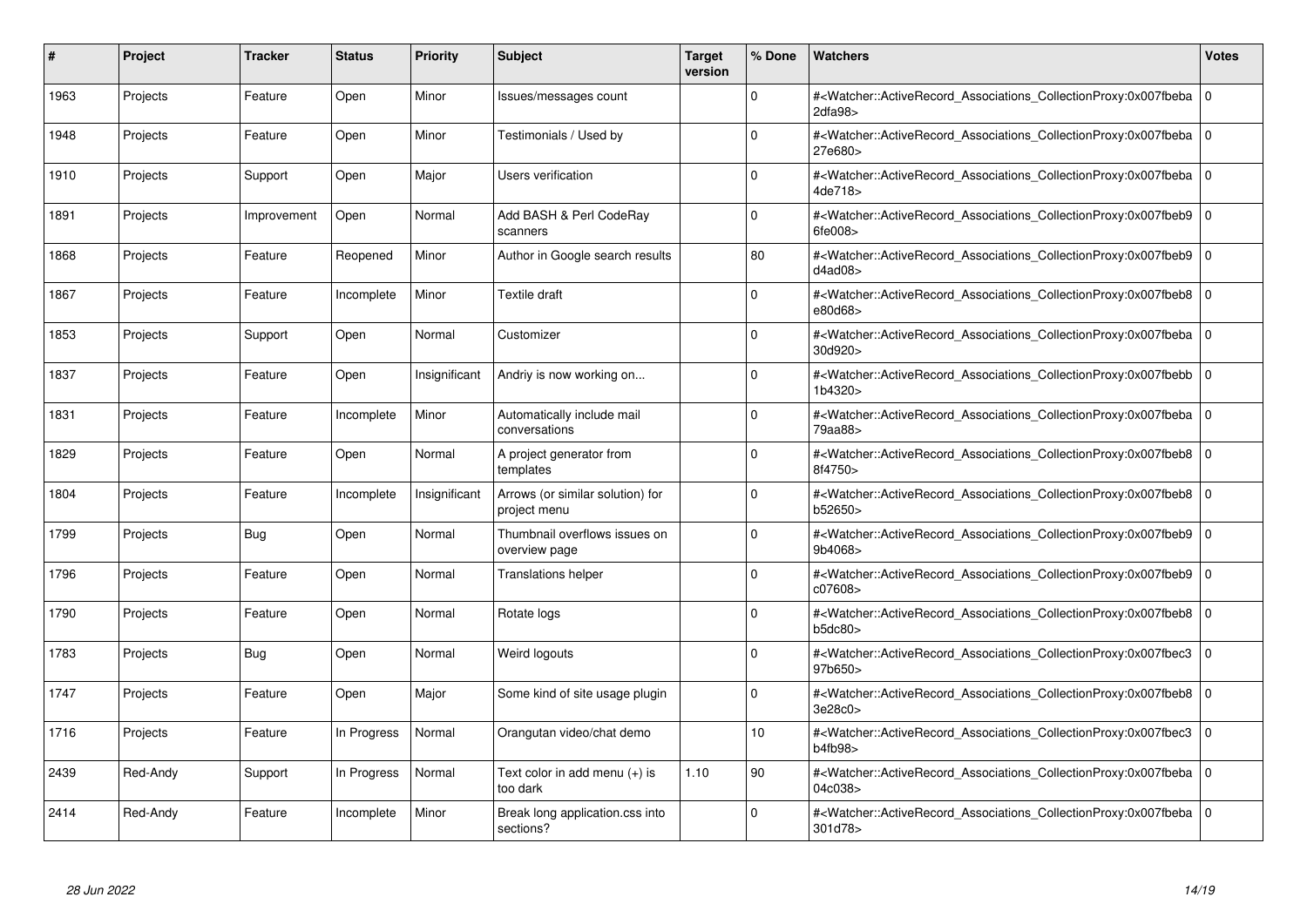| #    | Project           | <b>Tracker</b> | <b>Status</b> | <b>Priority</b> | <b>Subject</b>                                          | <b>Target</b><br>version | % Done      | <b>Watchers</b>                                                                                                                                          | <b>Votes</b> |
|------|-------------------|----------------|---------------|-----------------|---------------------------------------------------------|--------------------------|-------------|----------------------------------------------------------------------------------------------------------------------------------------------------------|--------------|
| 2373 | Red-Andy          | Feature        | Open          | Normal          | Replacement for Georgia?                                |                          | $\Omega$    | # <watcher::activerecord_associations_collectionproxy:0x007fbeb9<br>7d49c8&gt;</watcher::activerecord_associations_collectionproxy:0x007fbeb9<br>        | $\mathbf 0$  |
| 2151 | Red-Andy          | Bug            | Deferred      | Normal          | Conflict with sidebar hide plugin                       |                          | 30          | # <watcher::activerecord 0<br="" associations="" collectionproxy:0x007fbeb8=""  ="">24fd78&gt;</watcher::activerecord>                                   |              |
| 1915 | Red-Andy          | Feature        | Incomplete    | Normal          | TOC items box should move as<br>we click on the item    |                          | $\Omega$    | # <watcher::activerecord associations="" collectionproxy:0x007fbec3<br=""><math>b</math>fdc<math>98</math></watcher::activerecord>                       | $\mathbf 0$  |
| 1725 | Red-Andy          | Feature        | Deferred      | Normal          | Stick footer to the bottom of a<br>page                 |                          | 50          | # <watcher::activerecord_associations_collectionproxy:0x007fbeba<br>4e6c10&gt;</watcher::activerecord_associations_collectionproxy:0x007fbeba<br>        |              |
| 2404 | <b>RedPress</b>   | Bug            | Incomplete    | Normal          | Redmine now requires POST<br>for logout                 |                          | $\Omega$    | # <watcher::activerecord associations="" collectionproxy:0x007fbeb9<br="">6412a0&gt;</watcher::activerecord>                                             | $\mathbf 0$  |
| 2321 | <b>RedPress</b>   | Bug            | Open          | Normal          | Users are still able to register in<br><b>WordPress</b> |                          | $\Omega$    | # <watcher::activerecord associations="" collectionproxy:0x007fbeb9<br="">cd3b68</watcher::activerecord>                                                 | $\mathbf 0$  |
| 2289 | <b>RedPress</b>   | <b>Bug</b>     | New           | Normal          | Hide moved news from the<br>project overview page       |                          | $\Omega$    | # <watcher::activerecord_associations_collectionproxy:0x007fbeba 0<br=""  ="">b78d08&gt;</watcher::activerecord_associations_collectionproxy:0x007fbeba> |              |
| 2248 | <b>RedPress</b>   | Feature        | Open          | Normal          | Latest blog posts in Redmine                            |                          | $\Omega$    | # <watcher::activerecord_associations_collectionproxy:0x007fbebb  <br="">2144f0&gt;</watcher::activerecord_associations_collectionproxy:0x007fbebb>      | $\Omega$     |
| 2247 | <b>RedPress</b>   | Improvement    | Open          | Normal          | Redirect back after logout                              |                          | $\Omega$    | # <watcher::activerecord associations="" collectionproxy:0x007fbec3<br="">91b980&gt;</watcher::activerecord>                                             | $\mathbf 0$  |
| 2246 | <b>RedPress</b>   | Feature        | Open          | Normal          | Wiki syntax for blog posts                              |                          | $\Omega$    | # <watcher::activerecord associations="" collectionproxy:0x007fbeb9<br="">a4fe50&gt;</watcher::activerecord>                                             | $\mathbf 0$  |
| 2368 | RedWord           | <b>Bug</b>     | Open          | Minor           | Next and prev links for<br>multi-page articles          |                          | $\Omega$    | # <watcher::activerecord_associations_collectionproxy:0x007fbec3<br>a7e278&gt;</watcher::activerecord_associations_collectionproxy:0x007fbec3<br>        | $\mathbf 0$  |
| 2298 | RedWord           | Support        | In Progress   | Normal          | Theme review by WordPress<br>reviewers                  |                          | 10          | # <watcher::activerecord_associations_collectionproxy:0x007fbeb9<br>6164d8&gt;</watcher::activerecord_associations_collectionproxy:0x007fbeb9<br>        | $\mathbf 0$  |
| 2245 | RedWord           | Improvement    | Open          | Normal          | Hellip in project titles                                |                          | $\Omega$    | # <watcher::activerecord associations="" collectionproxy:0x007fbec3<br="">b30040&gt;</watcher::activerecord>                                             | $\mathbf 0$  |
| 2243 | RedWord           | Improvement    | New           | Normal          | Show unapproved comments<br>for admins                  |                          | $\mathbf 0$ | # <watcher::activerecord associations="" collectionproxy:0x007fbeb9<br="">38afe8&gt;</watcher::activerecord>                                             | $\mathbf 0$  |
| 2190 | Role Shift        | Bug            | Incomplete    | Normal          | Unfortunately installation fails                        |                          | $\Omega$    | # <watcher::activerecord_associations_collectionproxy:0x007fbebb 0<br=""  ="">2be090&gt;</watcher::activerecord_associations_collectionproxy:0x007fbebb> |              |
| 2184 | <b>Role Shift</b> | Support        | Incomplete    | Normal          | Issue visibility                                        |                          | $\Omega$    | # <watcher::activerecord associations="" collectionproxy:0x007fbeb9<br="">bb0740</watcher::activerecord>                                                 | $\mathbf 0$  |
| 2013 | Role Shift        | Feature        | Incomplete    | Minor           | Resource shifts                                         |                          | $\Omega$    | # <watcher::activerecord associations="" collectionproxy:0x007fbeb9=""  <br="">b2c940&gt;</watcher::activerecord>                                        | $\mathbf 0$  |
| 1983 | <b>Role Shift</b> | Feature        | Open          | Major           | Default shifts                                          |                          | $\Omega$    | # <watcher::activerecord associations="" collectionproxy:0x007fbeb8<br="">2c05a0</watcher::activerecord>                                                 | $\mathbf 0$  |
| 1982 | Role Shift        | Feature        | Open          | Major           | Redmine.pm patch wanted                                 |                          | $\Omega$    | # <watcher::activerecord_associations_collectionproxy:0x007fbeba 0<br=""  ="">e68770&gt;</watcher::activerecord_associations_collectionproxy:0x007fbeba> |              |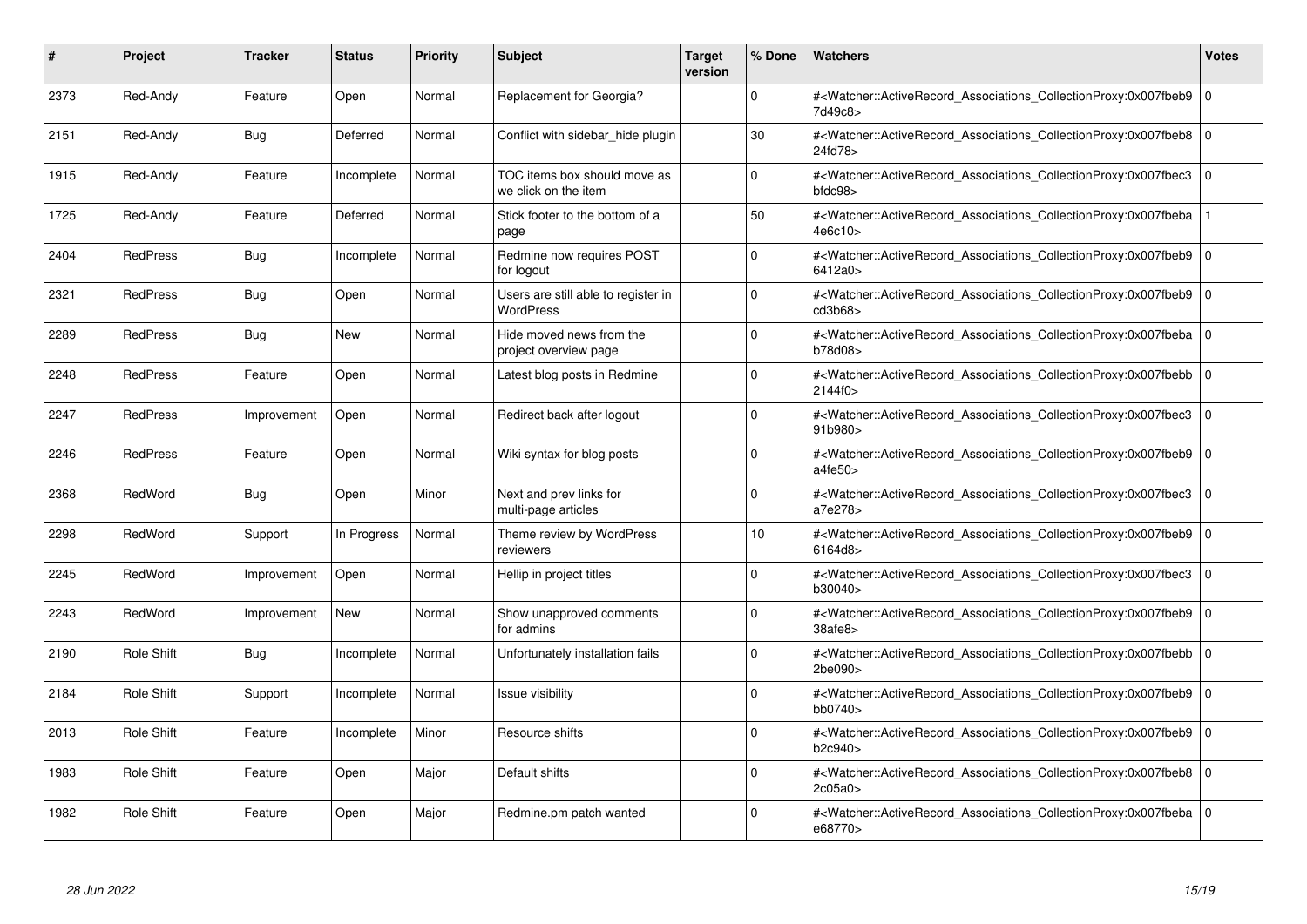| #    | Project                           | Tracker    | <b>Status</b>         | <b>Priority</b> | <b>Subject</b>                                                                                                           | <b>Target</b><br>version | % Done      | Watchers                                                                                                                                                   | <b>Votes</b> |
|------|-----------------------------------|------------|-----------------------|-----------------|--------------------------------------------------------------------------------------------------------------------------|--------------------------|-------------|------------------------------------------------------------------------------------------------------------------------------------------------------------|--------------|
| 2446 | <b>SCM Creator</b><br>(+Github)   | Patch      | New                   | Normal          | Supports redmine 3.4                                                                                                     |                          | $\mathbf 0$ | # <watcher::activerecord_associations_collectionproxy:0x007fbeba 0<br="">d90b40&gt;</watcher::activerecord_associations_collectionproxy:0x007fbeba>        |              |
| 2421 | <b>SCM Creator</b><br>$(+Github)$ | <b>Bug</b> | New                   | Normal          | The access to Git is based on<br>projects identifier.                                                                    |                          | $\Omega$    | # <watcher::activerecord_associations_collectionproxy:0x007fbeb9 0<br="">d8a930&gt;</watcher::activerecord_associations_collectionproxy:0x007fbeb9>        |              |
| 2420 | <b>SCM Creator</b><br>$(+Github)$ | Bug        | New                   | Normal          | Creating a Github repository<br>fails                                                                                    |                          | $\mathbf 0$ | # <watcher::activerecord_associations_collectionproxy:0x007fbeba 0<br="">29aa38&gt;</watcher::activerecord_associations_collectionproxy:0x007fbeba>        |              |
| 2389 | <b>SCM Creator</b><br>$(+Github)$ | Feature    | New                   | Normal          | Reporter, non members and<br>anonymous have too much<br>access by default                                                |                          | $\mathbf 0$ | # <watcher::activerecord_associations_collectionproxy:0x007fbeb9 0<br="">778470&gt;</watcher::activerecord_associations_collectionproxy:0x007fbeb9>        |              |
| 2356 | <b>SCM Creator</b><br>$(+Github)$ | <b>Bug</b> | New                   | Normal          | Repositories not removed from<br>file system                                                                             |                          | $\mathbf 0$ | # <watcher::activerecord_associations_collectionproxy:0x007fbeba 0<br=""  ="">6b9470&gt;</watcher::activerecord_associations_collectionproxy:0x007fbeba>   |              |
| 2343 | <b>SCM Creator</b><br>$(+Github)$ | Bug        | Open                  | Major           | Internal error when creating<br>projects having a List format<br>custom field                                            | 0.5.1                    | $\mathbf 0$ | # <watcher::activerecord_associations_collectionproxy:0x007fbeb8 0<br=""  ="">7cd3b8&gt;</watcher::activerecord_associations_collectionproxy:0x007fbeb8>   |              |
| 2334 | <b>SCM Creator</b><br>(+Github)   | Bug        | Open                  | Normal          | Github API does not load                                                                                                 | 0.5.1                    | $\mathbf 0$ | # <watcher::activerecord_associations_collectionproxy:0x007fbeb8 0<br=""  ="">c135a8</watcher::activerecord_associations_collectionproxy:0x007fbeb8>       |              |
| 2326 | <b>SCM Creator</b><br>(+Github)   | <b>Bug</b> | Open                  | Normal          | redmine_scm is incompatible<br>with redmine_git_hosting now?                                                             | 0.5.1                    | $\mathbf 0$ | # <watcher::activerecord_associations_collectionproxy:0x007fbeba 0<br="">1d3898&gt;</watcher::activerecord_associations_collectionproxy:0x007fbeba>        |              |
| 2325 | <b>SCM Creator</b><br>$(+Github)$ | Bug        | Incomplete            | Normal          | Cannot add existing github repo                                                                                          |                          | $\mathbf 0$ | # <watcher::activerecord_associations_collectionproxy:0x007fbec3<br>db21d8</watcher::activerecord_associations_collectionproxy:0x007fbec3<br>              | l 0          |
| 2291 | <b>SCM Creator</b><br>$(+Github)$ | Feature    | Open                  | Normal          | Creator interface needs to be<br>simplified                                                                              |                          | $\mathbf 0$ | # <watcher::activerecord_associations_collectionproxy:0x007fbeba 0<br="">4ab8e0&gt;</watcher::activerecord_associations_collectionproxy:0x007fbeba>        |              |
| 2290 | <b>SCM Creator</b><br>(+Github)   | Patch      | Under<br>Verification | Normal          | Various improvements to plugin                                                                                           | 0.5.1                    | 70          | # <watcher::activerecord_associations_collectionproxy:0x007fbeb8 0<br="">97ef40&gt;</watcher::activerecord_associations_collectionproxy:0x007fbeb8>        |              |
| 2287 | <b>SCM Creator</b><br>$(+Github)$ | Feature    | Incomplete            | Normal          | Allow to customize naming<br>policy for repositories                                                                     |                          | $\Omega$    | # <watcher::activerecord_associations_collectionproxy:0x007fbeba<br>4a0558&gt;</watcher::activerecord_associations_collectionproxy:0x007fbeba<br>          |              |
| 2286 | <b>SCM Creator</b><br>$(+Github)$ | Feature    | Incomplete            | Normal          | Add configuration option for<br>default encoding                                                                         |                          | $\mathbf 0$ | # <watcher::activerecord_associations_collectionproxy:0x007fbeba 0<br=""  ="">525b90&gt;</watcher::activerecord_associations_collectionproxy:0x007fbeba>   |              |
| 2278 | <b>SCM Creator</b><br>(+Github)   | Patch      | Deferred              | Normal          | Disable "Save repository" button<br>on new repositories                                                                  |                          | $\mathbf 0$ | # <watcher::activerecord_associations_collectionproxy:0x007fbeba 0<br="">4b8fb8</watcher::activerecord_associations_collectionproxy:0x007fbeba>            |              |
| 2239 | <b>SCM Creator</b><br>$(+Github)$ | Bug        | Incomplete            | Normal          | No default identifer                                                                                                     |                          | $\Omega$    | # <watcher::activerecord_associations_collectionproxy:0x007fbebaf 0<br="">33a<sub>0</sub></watcher::activerecord_associations_collectionproxy:0x007fbebaf> |              |
| 2201 | <b>SCM Creator</b><br>(+Github)   | Feature    | Incomplete            | Normal          | Add feature auto create struct<br>directory for svn                                                                      |                          | $\Omega$    | # <watcher::activerecord_associations_collectionproxy:0x007fbeb9<br>c02ba8&gt;</watcher::activerecord_associations_collectionproxy:0x007fbeb9<br>          |              |
| 2111 | <b>SCM Creator</b><br>(+Github)   | Support    | Open                  | Normal          | "Adding local repositories was<br>denied by the administrator"<br>message given when creating<br>SVN or Git repositories |                          | $\mathbf 0$ | # <watcher::activerecord 0<br="" associations="" collectionproxy:0x007fbeba="">2810d8&gt;</watcher::activerecord>                                          |              |
| 2105 | <b>SCM Creator</b><br>(+Github)   | Feature    | Open                  | Normal          | Integrate with existing scm<br>system                                                                                    |                          | $\mathbf 0$ | # <watcher::activerecord_associations_collectionproxy:0x007fbec3 0<br=""  ="">817e08&gt;</watcher::activerecord_associations_collectionproxy:0x007fbec3>   |              |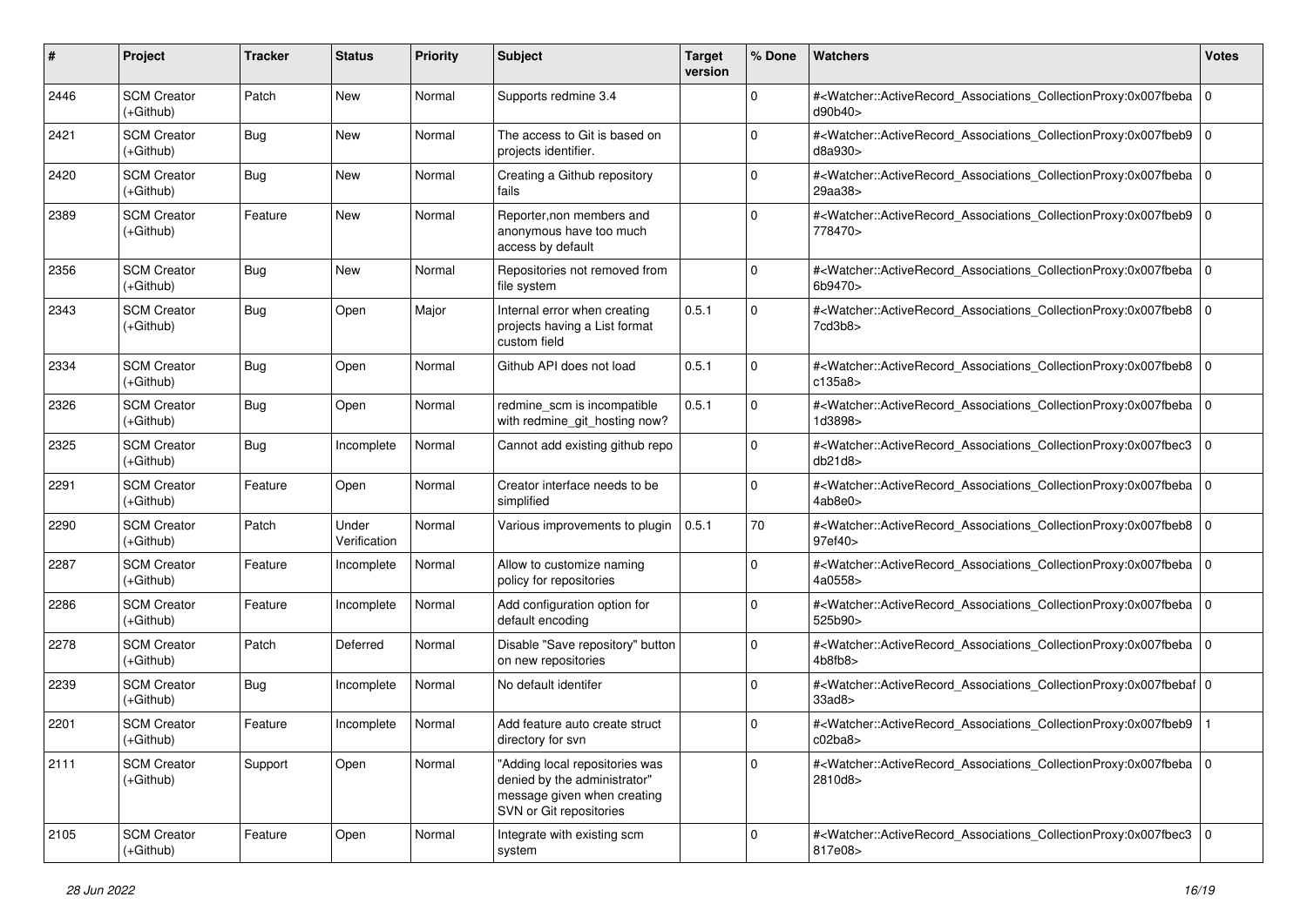| #    | Project                           | <b>Tracker</b> | <b>Status</b>         | <b>Priority</b> | <b>Subject</b>                                                                              | <b>Target</b><br>version | % Done      | Watchers                                                                                                                                                  | <b>Votes</b> |
|------|-----------------------------------|----------------|-----------------------|-----------------|---------------------------------------------------------------------------------------------|--------------------------|-------------|-----------------------------------------------------------------------------------------------------------------------------------------------------------|--------------|
| 2084 | <b>SCM Creator</b><br>(+Github)   | Bug            | Incomplete            | Normal          | ActionView::Template::Error<br>(syntax error on line 33, col 12:                            |                          | $\Omega$    | # <watcher::activerecord_associations_collectionproxy:0x007fbeba<br>bceb68&gt;</watcher::activerecord_associations_collectionproxy:0x007fbeba<br>         |              |
| 2075 | <b>SCM Creator</b><br>(+Github)   | Feature        | Open                  | Normal          | Make an option to fully<br>automate repository creation<br>without editing the URL field    |                          | $\Omega$    | # <watcher::activerecord_associations_collectionproxy:0x007fbeba 2<br="">304898&gt;</watcher::activerecord_associations_collectionproxy:0x007fbeba>       |              |
| 2053 | <b>SCM Creator</b><br>$(+Github)$ | Feature        | Open                  | Normal          | Set repository path according to<br>identifier when using multiple<br>repositories          |                          | 0           | # <watcher::activerecord_associations_collectionproxy:0x007fbeb8<br>d74d20&gt;</watcher::activerecord_associations_collectionproxy:0x007fbeb8<br>         |              |
| 1878 | <b>SCM Creator</b><br>(+Github)   | Support        | Deferred              | Normal          | Don't create bare GIt repository                                                            |                          | $\mathbf 0$ | # <watcher::activerecord_associations_collectionproxy:0x007fbeb8 0<br="">bfe630</watcher::activerecord_associations_collectionproxy:0x007fbeb8>           |              |
| 1858 | <b>SCM Creator</b><br>$(+Github)$ | Feature        | Open                  | Normal          | New Wiki/Textile macro                                                                      |                          | $\mathbf 0$ | # <watcher::activerecord_associations_collectionproxy:0x007fbeba 0<br=""  ="">486e78&gt;</watcher::activerecord_associations_collectionproxy:0x007fbeba>  |              |
| 1793 | <b>SCM Creator</b><br>$(+Github)$ | Feature        | Incomplete            | Normal          | Allow the creation of non-local<br>repositories                                             |                          | $\Omega$    | # <watcher::activerecord_associations_collectionproxy:0x007fbeba 2<br="">1f2630&gt;</watcher::activerecord_associations_collectionproxy:0x007fbeba>       |              |
| 1763 | <b>SCM Creator</b><br>(+Github)   | <b>Bug</b>     | Open                  | Normal          | "Create repository" button<br>hiding is too restrictive                                     |                          | $\Omega$    | # <watcher::activerecord_associations_collectionproxy:0x007fbebaf 0<br=""  ="">74ad8&gt;</watcher::activerecord_associations_collectionproxy:0x007fbebaf> |              |
| 1757 | <b>SCM Creator</b><br>(+Github)   | Feature        | Incomplete            | Insignificant   | Allow subdirectories                                                                        |                          | $\Omega$    | # <watcher::activerecord_associations_collectionproxy:0x007fbec3<br>a35438&gt;</watcher::activerecord_associations_collectionproxy:0x007fbec3<br>         | $\Omega$     |
| 2407 | Sidebar Content                   | Feature        | Open                  | Normal          | Improve support of Wiki page<br>on sidebar                                                  | 0.2.0                    | 0           | # <watcher::activerecord_associations_collectionproxy:0x007fbeba 0<br=""  ="">14ee68&gt;</watcher::activerecord_associations_collectionproxy:0x007fbeba>  |              |
| 2405 | Sidebar Content                   | Feature        | Open                  | Minor           | Edit link for Wiki pages                                                                    | 0.2.0                    | $\Omega$    | # <watcher::activerecord_associations_collectionproxy:0x007fbeb9 0<br="">05b1b0&gt;</watcher::activerecord_associations_collectionproxy:0x007fbeb9>       |              |
| 2363 | Sidebar Content                   | Patch          | Under<br>Verification | Normal          | Sidebar Redmine 3.0.0                                                                       | 0.2.0                    | $\Omega$    | # <watcher::activerecord_associations_collectionproxy:0x007fbeb8 0<br="">44a538&gt;</watcher::activerecord_associations_collectionproxy:0x007fbeb8>       |              |
| 2310 | Sidebar Content                   | Translation    | New                   | Normal          | Change Korean translation file<br>comment                                                   |                          | 0           | # <watcher::activerecord_associations_collectionproxy:0x007fbeba 0<br=""  ="">443ba0&gt;</watcher::activerecord_associations_collectionproxy:0x007fbeba>  |              |
| 2109 | Sidebar Content                   | Feature        | Open                  | Normal          | Sidebar for global pages, which<br>do not have one                                          | 0.2.0                    | $\mathbf 0$ | # <watcher::activerecord_associations_collectionproxy:0x007fbeb9 0<br="">95a798&gt;</watcher::activerecord_associations_collectionproxy:0x007fbeb9>       |              |
| 1999 | Sidebar Content                   | Feature        | Incomplete            | Minor           | Project module                                                                              |                          | $\Omega$    | # <watcher::activerecord_associations_collectionproxy:0x007fbeb8 0<br=""  ="">37d330&gt;</watcher::activerecord_associations_collectionproxy:0x007fbeb8>  |              |
| 1771 | Sidebar Content                   | Feature        | Open                  | Normal          | Global contents                                                                             | 0.2.0                    | $\Omega$    | # <watcher::activerecord_associations_collectionproxy:0x007fbec1<br>c2f588&gt;</watcher::activerecord_associations_collectionproxy:0x007fbec1<br>         | $\Omega$     |
| 1695 | Sidebar Content                   | Feature        | Open                  | Normal          | Multiple contents                                                                           | 0.2.0                    | 0           | # <watcher::activerecord_associations_collectionproxy:0x007fbec1 0<br="">68f970&gt;</watcher::activerecord_associations_collectionproxy:0x007fbec1>       |              |
| 2422 | Subscription                      | <b>Bug</b>     | New                   | Normal          | User is not removed from<br>project subscribers table when<br>user is deleted from Redmine. |                          | $\mathbf 0$ | # <watcher::activerecord 0<br="" associations="" collectionproxy:0x007fbec1="">94b380&gt;</watcher::activerecord>                                         |              |
| 1984 | Subscription                      | Feature        | Incomplete            | Minor           | Redirecting back after<br>registration/loginRedirecting<br>back after registration/login    |                          | $\mathbf 0$ | # <watcher::activerecord_associations_collectionproxy:0x007fbec0 0<br="">9d4578&gt;</watcher::activerecord_associations_collectionproxy:0x007fbec0>       |              |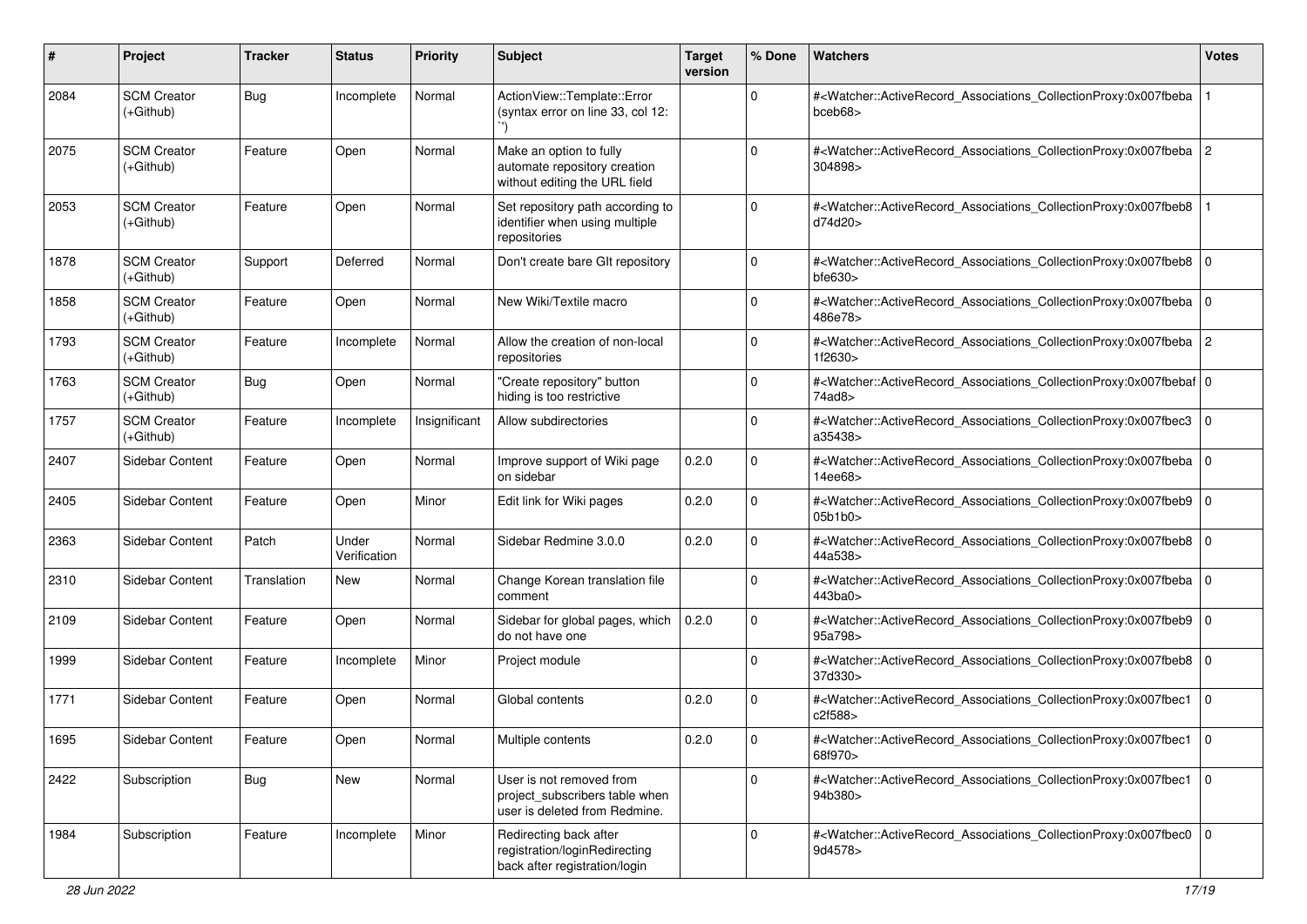| #    | Project       | <b>Tracker</b> | <b>Status</b>         | <b>Priority</b> | <b>Subject</b>                                             | <b>Target</b><br>version | % Done      | <b>Watchers</b>                                                                                                                                           | <b>Votes</b> |
|------|---------------|----------------|-----------------------|-----------------|------------------------------------------------------------|--------------------------|-------------|-----------------------------------------------------------------------------------------------------------------------------------------------------------|--------------|
| 1981 | Subscription  | Feature        | Open                  | Normal          | Site-wide notifications                                    |                          | $\Omega$    | # <watcher::activerecord associations="" collectionproxy:0x007fbec0<br="">aedb08&gt;</watcher::activerecord>                                              |              |
| 2149 | <b>TOC</b>    | Bug            | New                   | Normal          | New dokuwiki default template<br>(from angua) make problem |                          | $\Omega$    | # <watcher::activerecord associations="" collectionproxy:0x007fbec7=""  <br="">850b00&gt;</watcher::activerecord>                                         | $\Omega$     |
| 1735 | <b>TOC</b>    | <b>Bug</b>     | Incomplete            | Normal          | Broken in new DokuWiki?                                    |                          | $\Omega$    | # <watcher::activerecord 0<br="" associations="" collectionproxy:0x007fbec7f=""  ="">db3e8</watcher::activerecord>                                        |              |
| 2440 | <b>WikiNG</b> | Bug            | Open                  | Normal          | Footnotes ignore < pre >                                   | 1.1.1                    | $\Omega$    | # <watcher::activerecord_associations_collectionproxy:0x007fbec1 0<br=""  ="">daa2c8</watcher::activerecord_associations_collectionproxy:0x007fbec1>      |              |
| 2438 | <b>WikiNG</b> | Feature        | Open                  | Normal          | Screen text                                                | 1.1.1                    | $\Omega$    | # <watcher::activerecord associations="" collectionproxy:0x007fbec1<br="">622e38&gt;</watcher::activerecord>                                              | $\mathbf 0$  |
| 2437 | <b>WikiNG</b> | Feature        | Open                  | Normal          | Ultra-HD-ready graphics                                    |                          | $\Omega$    | # <watcher::activerecord associations="" collectionproxy:0x007fbec2<br="">030448&gt;</watcher::activerecord>                                              | $\mathbf 0$  |
| 2436 | <b>WikiNG</b> | <b>Bug</b>     | Incomplete            | Normal          | Autocomplete debounce does<br>not work as expected         |                          | 50          | # <watcher::activerecord_associations_collectionproxy:0x007fbec2  <br="">018a00&gt;</watcher::activerecord_associations_collectionproxy:0x007fbec2>       | $\mathbf 0$  |
| 2435 | <b>WikiNG</b> | Support        | Open                  | Normal          | Update Red-Andy styles                                     |                          | $\Omega$    | # <watcher::activerecord_associations_collectionproxy:0x007fbec0f 0<br=""  ="">5d5d0&gt;</watcher::activerecord_associations_collectionproxy:0x007fbec0f> |              |
| 2423 | <b>WikiNG</b> | Feature        | Incomplete            | Normal          | markdown support?                                          |                          | $\Omega$    | # <watcher::activerecord 0<br="" associations="" collectionproxy:0x007fbec7f=""  ="">6c010</watcher::activerecord>                                        |              |
| 2413 | <b>WikiNG</b> | Feature        | Incomplete            | Minor           | Custom links syntax                                        |                          | $\Omega$    | # <watcher::activerecord associations="" collectionproxy:0x007fbec0<br="">902af0&gt;</watcher::activerecord>                                              | $\mathbf 0$  |
| 2392 | WikiNG        | Feature        | Incomplete            | Normal          | <b>Hierarcial Numbered headers</b>                         |                          | $\Omega$    | # <watcher::activerecord_associations_collectionproxy:0x007fbec0<br>48eed8&gt;</watcher::activerecord_associations_collectionproxy:0x007fbec0<br>         | $\Omega$     |
| 2377 | <b>WikiNG</b> | Support        | <b>New</b>            | Normal          | Custom macros work, but icon<br>macros do not              |                          | $\Omega$    | # <watcher::activerecord_associations_collectionproxy:0x007fbec7<br>d59700&gt;</watcher::activerecord_associations_collectionproxy:0x007fbec7<br>         | $\mathbf 0$  |
| 2329 | WikiNG        | Bug            | Under<br>Verification | Major           | Mentions visibility                                        |                          | 50          | # <watcher::activerecord associations="" collectionproxy:0x007fbec1<br="">5b2c78&gt;</watcher::activerecord>                                              | $\mathbf 0$  |
| 2322 | WikiNG        | Bug            | Deferred              | Normal          | Viewing user pages does not<br>work after rename           |                          | $\mathbf 0$ | # <watcher::activerecord_associations_collectionproxy:0x007fbec1<br>e7b9b8</watcher::activerecord_associations_collectionproxy:0x007fbec1<br>             | $\mathbf 0$  |
| 2293 | WikiNG        | Enhancement    | Open                  | Minor           | Extended user column                                       |                          | $\Omega$    | # <watcher::activerecord associations="" collectionproxy:0x007fbec1<br="">285258&gt;</watcher::activerecord>                                              | $\Omega$     |
| 2250 | WikiNG        | Support        | Open                  | Normal          | Textilizable fix in Redmine                                |                          | $\Omega$    | # <watcher::activerecord associations="" collectionproxy:0x007fbec0<br="">ea<math>6d08</math></watcher::activerecord>                                     | $\mathbf 0$  |
| 2234 | WikiNG        | Enhancement    | Incomplete            | Minor           | Avatars in user links?                                     |                          | $\Omega$    | # <watcher::activerecord associations="" collectionproxy:0x007fbec1<br="">1aeb68</watcher::activerecord>                                                  | $\mathbf 0$  |
| 2224 | WikiNG        | Feature        | Incomplete            | Normal          | Option to disable glyphs?                                  |                          | $\Omega$    | # <watcher::activerecord associations="" collectionproxy:0x007fbec0<br="">0054e8&gt;</watcher::activerecord>                                              | $\mathbf 0$  |
| 2160 | WikiNG        | Improvement    | Incomplete            | Normal          | Rename {{version}} to {{hidden}}                           |                          | $\Omega$    | # <watcher::activerecord_associations_collectionproxy:0x007fbec1  <br="">23db38&gt;</watcher::activerecord_associations_collectionproxy:0x007fbec1>       | $\mathbf 0$  |